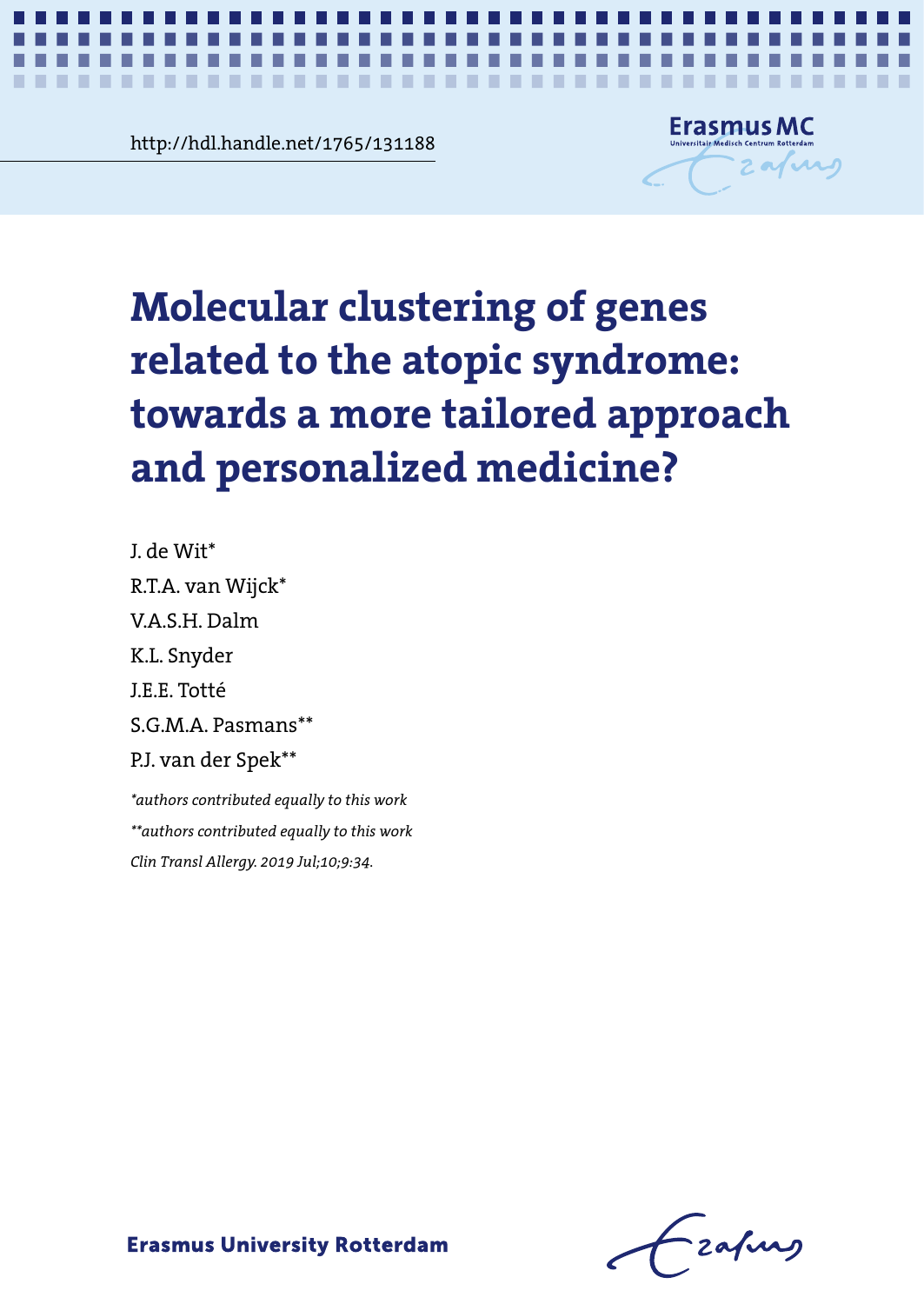# **ABSTRACT**

#### **Background**

The atopic syndrome consists of heterogeneous manifestations, in which multiple associated genetic loci have recently been identified. It is hypothesized that immune dysregulation plays a role in the pathogenesis. In primary immunodeficiency diseases (PIDs), which are often monogenic immunodysregulation disorders, the atopic syndrome is a frequently occurring comorbidity. Based on the genetic defects in PIDs, novel gene/pathway-targeted therapies have been evaluated, which could be relevant in the atopic syndrome as well.

#### **Objective**

We aimed to define subclasses within the atopic syndrome based on the expression profiles of immune cell lineages of healthy mice.

### **Methods**

Overlap between known atopy-related genes as described in the Human Gene Mutation Database and disease-causing genes of monogenic PIDs was evaluated. Clusters of atopy-related genes were based on the overlap in their co-expressed genes using the gene expression profiles of immune cell lineages of healthy mice from the Immunological Genome Project. We analyzed pathways involved in the atopic syndrome using Ingenuity Pathway Analysis.

#### **Results**

Twenty-two (5.3%) genes were overlapping between the atopy-related genes (n=160) and PID-related genes (n=278). We identified seven distinct clusters of atopy-related genes. Functional pathway analysis of all atopy-related genes showed relevance of T helper cellmediated pathways.

#### **Conclusion**

This study shows a model to define clusters within the atopic syndrome based on gene expression profiles of immune cell lineages. Our results support the hypothesis that both genetic mechanisms and immune dysregulation play a role in the pathogenesis. It also opens up the possibility for novel therapeutic targets and a more tailored approach towards personalized medicine.

Lzafurg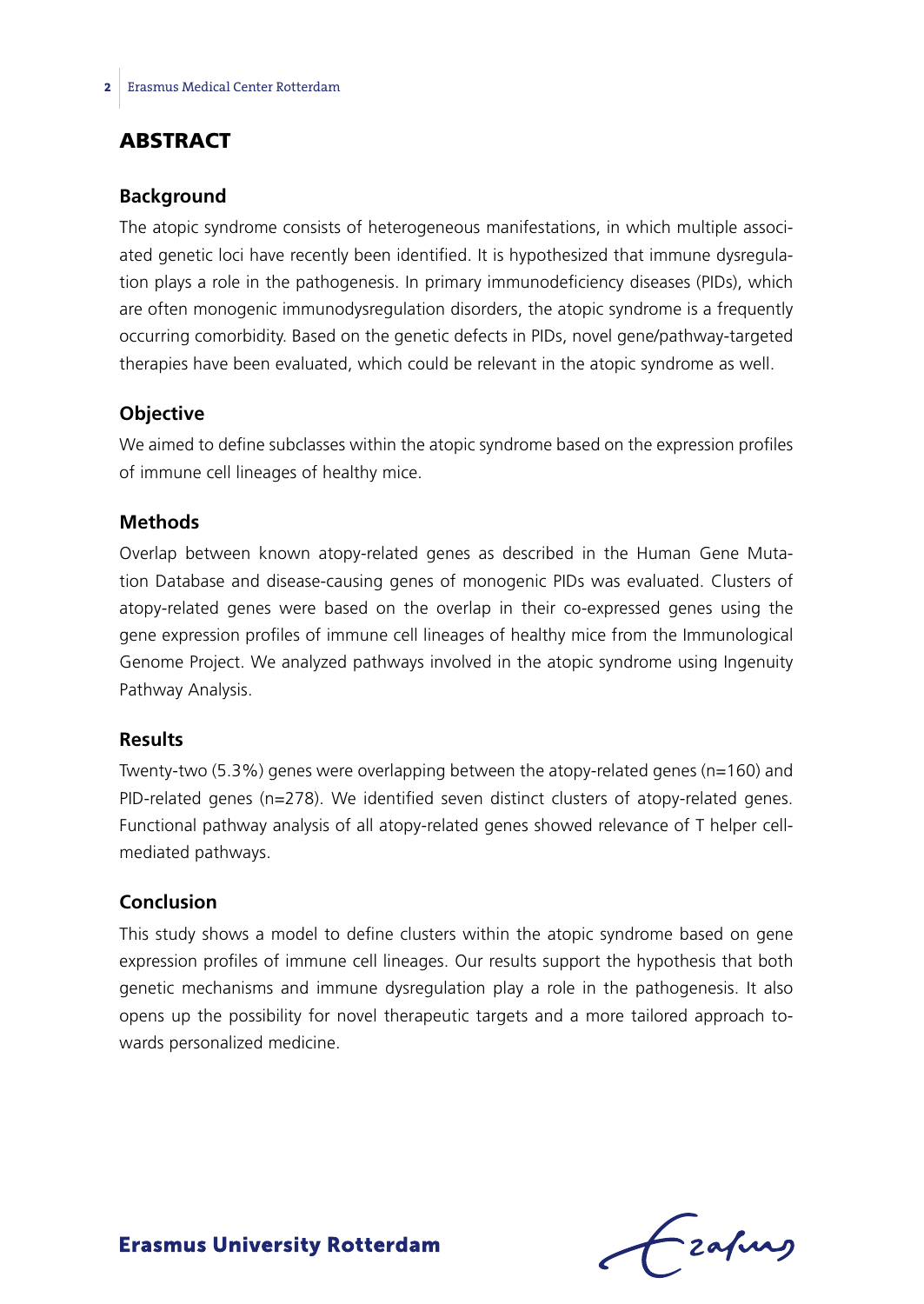### **INTRODUCTION**

Atopy is the genetic predilection to produce specific immunoglobulin (Ig) E following exposure to allergens. This predisposition results in the development of atopic dermatitis (AD), food allergy (FA), asthma, and allergic rhinitis (AR): the atopic syndrome.<sup>1</sup> The worldwide prevalence of these manifestations in children varies between 15-20%, 1-10%, 3-29%, and 9-15%, respectively, and in adults from 1-3%, 3-4%, 2-12%, and 7-42%, respectively.2-6 Atopic manifestations share a common mechanism involving allergenspecific IgE, which triggers the release of inflammatory mediators, like histamine, in the skin, gastrointestinal tract, lungs and nose. The course of these manifestations over time is characterized by the atopic march, generally starting with AD in infancy and followed by FA, asthma, and AR later in childhood.<sup>7</sup> However, it is known that the atopic march not always follows the classic sequence and may occur at any age. $8.9$  Furthermore, not all atopic patients will develop the complete spectrum of atopic manifestations.<sup>7</sup> Despite its heterogeneous presentation, patients with atopic manifestations are mostly uniformly treated with topical or systemic immunosuppressive agents and/or antihistamines resulting in varying therapeutic responses as well.<sup>10-13</sup>

Subgroups of the atopic phenotype, termed endotypes, are possibly responsible for the differences in disease manifestations and treatment responses. These endotypes are the result of variations in physiologic, biologic, immunologic and/or genetic mechanisms.<sup>14</sup> Various genetic loci associated with both inflammation and multiple atopic manifestations have been identified in recent years based on Genome-Wide Association Studies (GWAS), showing common genetic mechanisms involved in the atopic syndrome.<sup>15-24</sup> Nevertheless, the genetics of the atopic syndrome remain complicated for different reasons. For example, gene polymorphisms in different genes might cause the atopic syndrome independent of each other, and bearing a predisposing gene polymorphism does not necessarily result in development of the atopic syndrome. $24$  The genetic complexity in the atopic syndrome possibly results in its heterogeneous clinical phenotype. Defining the endotypic profile of atopic patients in more detail contributes to determination of more homogeneous subclasses of patients. Subclasses are currently defined based on clinical and immunological characteristics, like the type of immune response involved.<sup>25</sup> However, stratification of atopic patients based on their genetic defect or polymorphism linked to their expression profile of immune cell lineages has not yet been investigated. This endotyping approach could be of interest as immune dysregulation may play an important role in the pathogenesis of the atopic syndrome. Interestingly, the atopic syndrome is a prevalent comorbidity in primary immunodeficiency diseases (PIDs), for example in hyper IgE syndrome (HIES), Comèl Netherton syndrome, and immunodysregulation polyendocrinopathy enteropathy X-linked (IPEX) syndrome, which suggests that the atopic syndrome could be caused by a genetic

frafing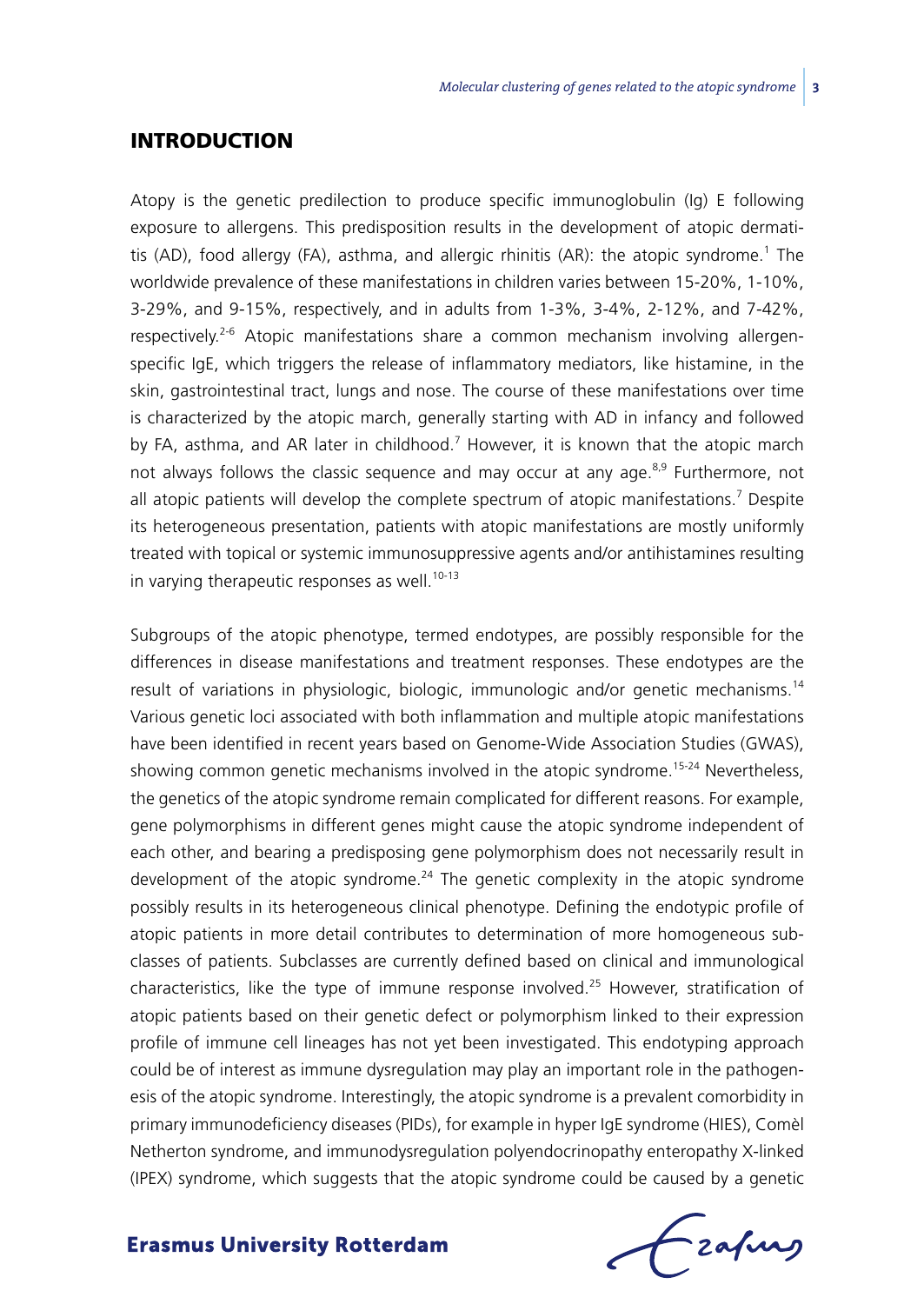defect in pathways that are also involved in these monogenic PIDs. $26,27$  This is supported by the hypothesis of autoallergy, in which atopy seems to stand at the boundary between allergy and auto-immunity, given the presence of IgE antibodies against self-proteins.<sup>28-30</sup>

Several gene-targeted and/or pathway-targeted treatment strategies for PIDs have recently been under clinical evaluation, which could be of clinical benefit in atopy as well. Identification of genetic pathways for these targeted and personalized treatment modalities is therefore essential.

We hypothesized that subclasses within the atopic syndrome exist based on genes that act in the same molecular pathway. Additionally, genetic defects in pathways that cause a PID might also be involved in the atopic syndrome.

Therefore, the aim of this study was to define subclasses within the atopic syndrome via molecular clustering of atopy-related genes based on their expression profiles of immune cell lineages. We first evaluated the overlap between atopy-related genes and monogenic PID genes. Secondly, we clustered the atopy-related genes based on their expression profile of immune cell lineages of healthy mice. Finally, we analyzed the pathways in which the atopy-related genes are involved.

# Materials and methods

# **Data collection and content – overlap atopy/primary immunodeficiency disease genes**

We obtained a complete list of all mutated genes responsible for atopic manifestations by performing a comprehensive search in the Human Gene Mutation Database (HGMD, HGMD<sup>®</sup> Professional, https://portal.biobase-international.com) up to August 21<sup>th</sup> 2018.<sup>31</sup> Genes were searched using the phenotype terms "atopy", "increased IgE", "atopic dermatitis", "eczema", "food allergy", "allergy", "asthma", and "allergic rhinitis" (Table S1). Atopy-related genes and the number of mutations per gene were extracted. Additionally, disease-causing genes of monogenic PIDs were obtained from the phenotypic classification for PIDs of the International Union of Immunological Societies (IUIS).<sup>32</sup> We performed a cross-check on atopy-related mutations in PID genes using HGMD. Overlapping genes between both the HGMD and PID lists were identified to select atopy-related with a defect in the same gene as a PID.

Frahing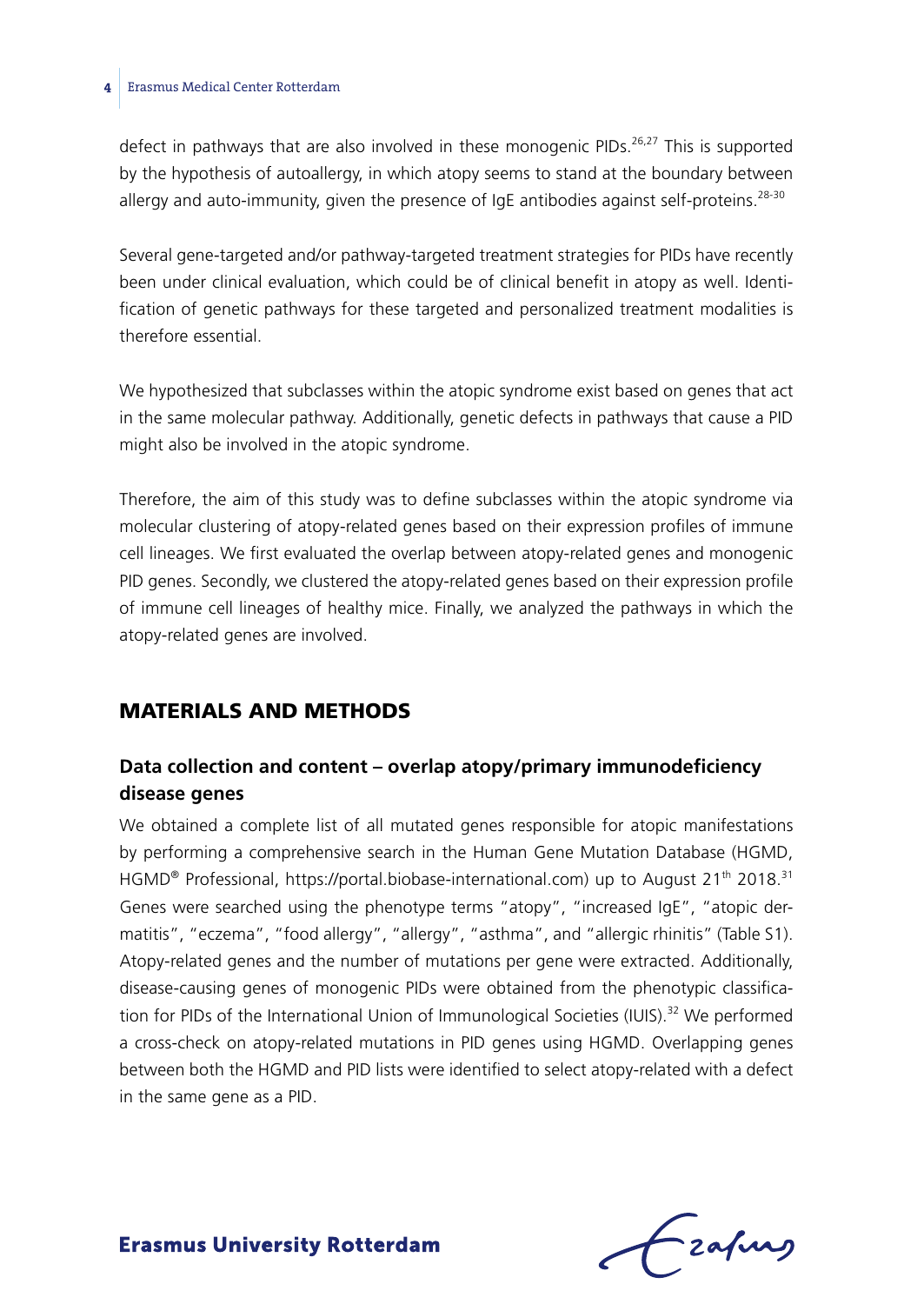#### **Clustering and visualization of atopy-related genes**

The atopy-related genes were clustered to identify more homogeneous subclasses of the atopic syndrome. Clusters were made based on their gene expression profiles of immune cell lineages. Therefore, gene expression data from the Immunological Genome Project (ImmGen, http://www.immgen.org) was downloaded from the Genome Expression Omnibus (GEO) database accession number GSE15907 and GSE37448. The ImmGen datasets comprise the gene expression of a large amount of immune cell lineages (both hematopoietic and mesenchymal), that were grouped into 12 cell-populations. Currently, there is limited data on the gene expression signatures of human immune cell types. Therefore, immune cell lineages of healthy mice were used, which might give insights in atopic processes also applicable in human. All atopy-related genes selected via the HGMD query were searched in the ImmGen dataset. The top 40 co-expressed genes in mice were extracted per atopy-related gene. These genes are of biological interest as co-expressed genes are controlled by the same transcriptional regulatory program, functionally related, or members of the same pathway or protein complex as our atopy-related genes of interest.<sup>33</sup> We overlaid the co-expressed genes to identify genes that occurred in the top 40 lists of multiple atopy-related genes. Based on the overlap in co-expressed genes, indicating the degree of similar expression of atopy-related genes, the atopy-related genes were clustered in an unsupervised manner. Accordingly, it is likely that the clustered atopy-related genes act in the same molecular pathway. The clusters were visualized by constructing a correlation network plot using the "qgraph" package in RStudio version  $3.4.1$ .<sup>34</sup> The lines between the genes were weighted and only correlations with a minimum correlation coefficient of 0.65, indicating a strong (positive) relationship, were visualized. If the top 40 list of an atopy-related gene did not contain a single overlapping gene, this atopy-related gene was labeled as an unclustered "bin" gene.

To visualize the gene expression profiles of the clusters, a heat map of the gene expression per cell lineage was constructed. Therefore, gene expression data were imported into Omniviz software version 6.1.13.0. Using Omniviz, the geometric mean of each probeset was calculated and transcriptomic data was log2 transformed to normalize the data. Changes in gene expression were constituted by deviations from the geometric mean to visualize whether genes of immune cell lineages were higher or lower expressed. These deviations are visualized in a heat map by a gradient from red (high expression) to blue (low expression) and ordered per cluster.

#### **Functional pathway analysis**

We validated whether the extracted genes from HGMD were atopy-related through analysis of the pathways containing these atopy-related genes. As the separate clusters included small numbers of genes, all clustered atopy-related genes from HGMD with and without unclustered "bin" genes were analyzed using Ingenuity Pathway Analysis (IPA,

Frafing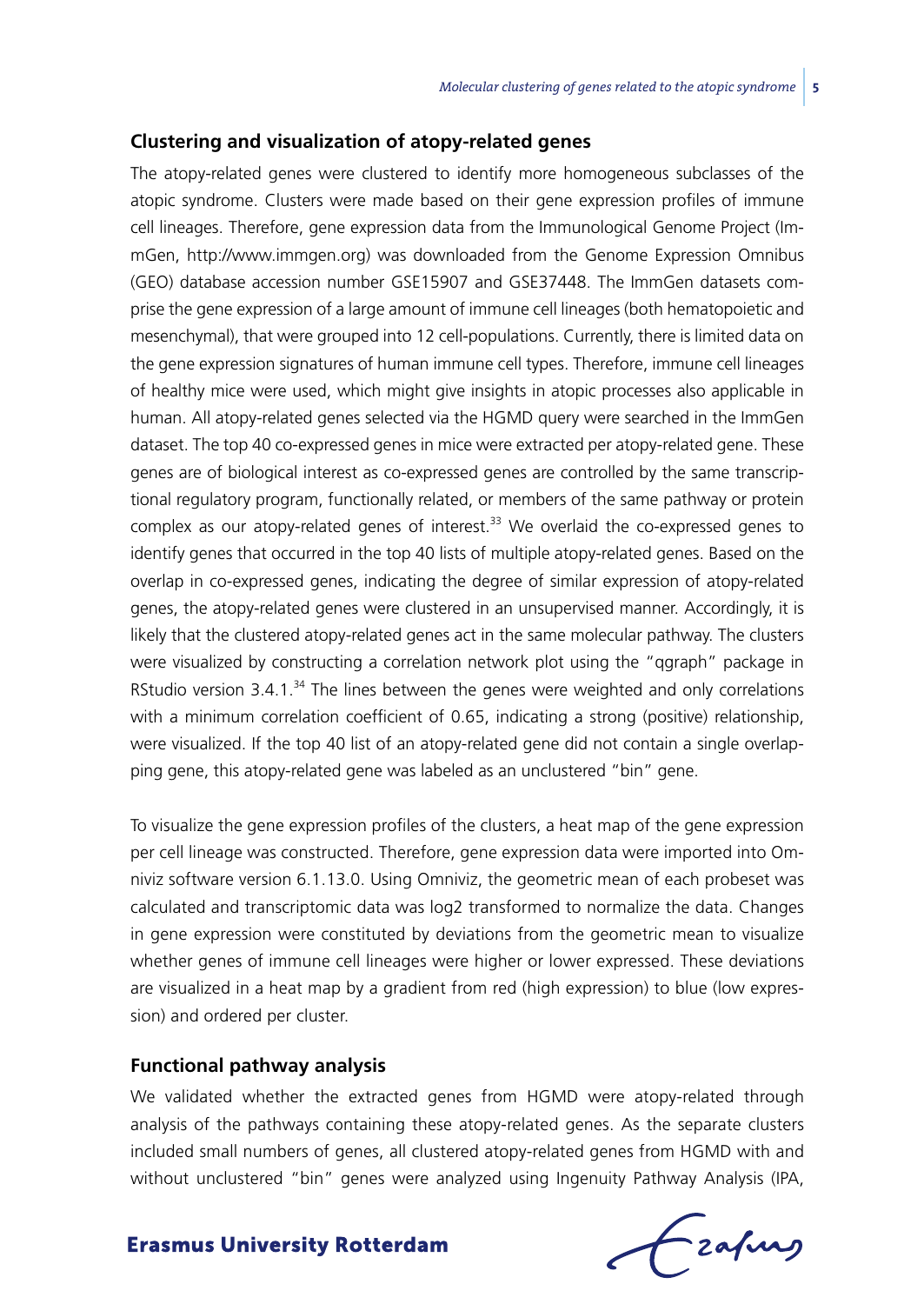Qiagen<sup>®</sup>) software.<sup>35</sup> The most important pathways, in which the atopy-related genes were involved, were extracted from IPA. The pathways were ranked according to their *p*-value (-log transformed) and the ratio of the atopy-related genes found in each pathway over the total number of molecules in that pathway, indicating the significance of the association between the atopy-related genes and the identified pathways. A *p*-value was calculated using a Fisher's Exact test to determine the probability of the association between the atopy-related genes and the pathways is explained by a random chance alone. A –log (*p*-value) equal to or greater than 1.3, corresponding to a *p*-value of 0.05, was considered statistically significant.

### Results

#### **Content of data**

The search in HGMD on atopic manifestations retrieved 159 atopy-related genes known in human (Table S1). Based on the overview of the IUIS, 278 disease-causing genes of monogenic PIDs were obtained. $36$  During the cross-check on atopy-related mutations in PID genes, *TRAF3IP2* was identified in which mutations were described that might result in an eczema phenotype. This gene did not appear in the search results of HGMD and was therefore added to the list of atopy-related genes, resulting in a total of 160 genes for further analysis. The top three genes with the highest number of atopy-related mutations included *STAT3* (n=107), *FLG* (n=62) and *DOCK8* (n=45). Other genes had six or less atopyrelated mutations per gene (Table S1). Twenty-two (5.3%) genes of the atopy (n=160) and PID (n=278) lists were overlapping, including *ARPC1B*, *BTK*, *CASP8*, *CFTR*, *CTLA4*, *DOCK8*, *ICOS*, *IL10*, *IL12B*, *IL12RB1*, *IL17F*, *IL21*, *IL21R*, *IL7R*, *ITK*, *ORAI1*, *PGM3*, *SPINK5*, *STAT3*, *TNFRSF13B*, *TRAF3IP2* and *TYK2* (Figure 1 and Table S1).



**Figure 1.** Venn diagram illustrating the overlap of the primary immunodeficiency disease-related genes and the atopy-related genes identified in the Human Gene Mutation Database

Lzafurs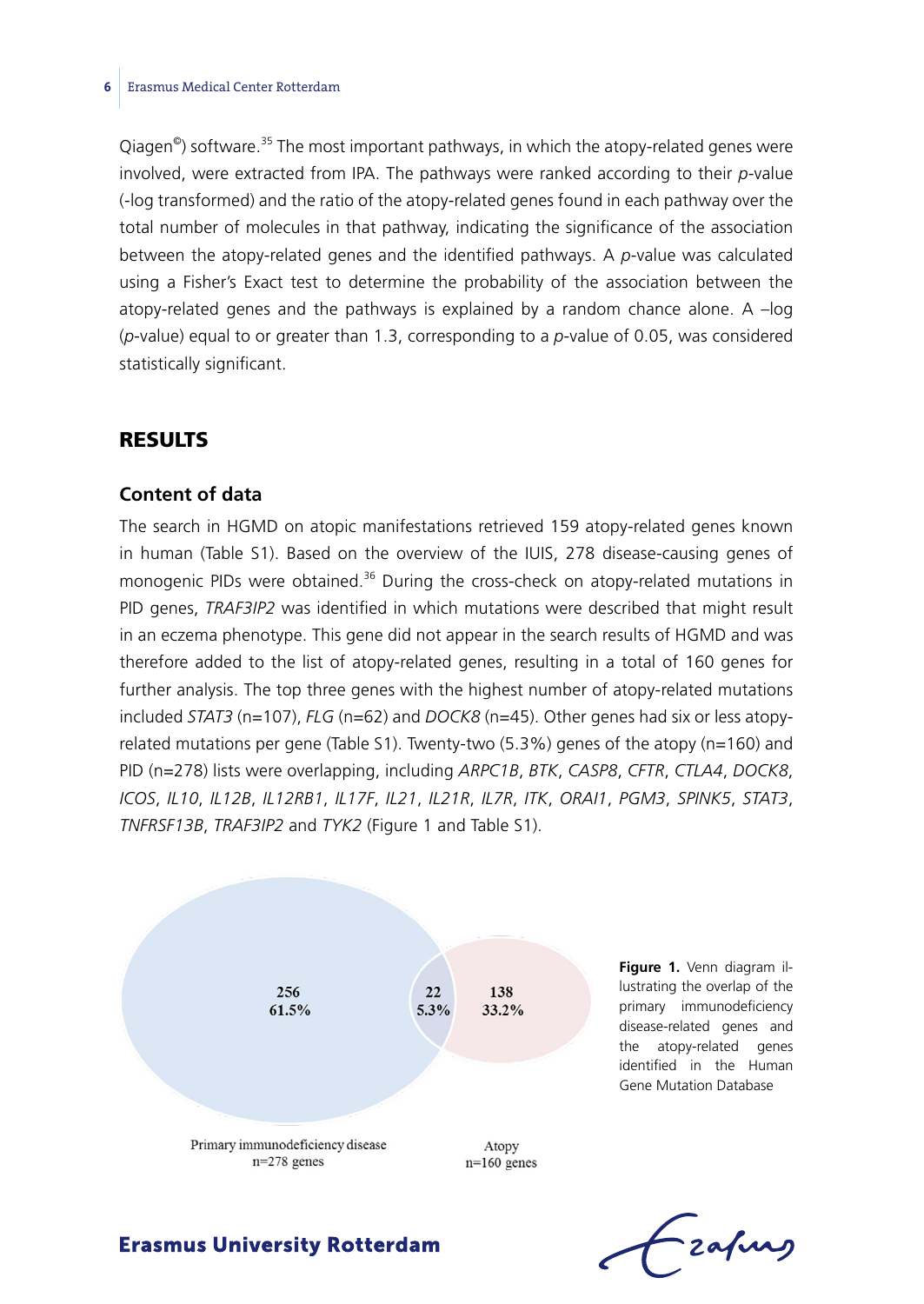#### **Clustering of genes**

Fifteen (9.4%) of the 160 atopy-related genes were not expressed in the mouse immune system, of which immune cell lineages were used in the ImmGen dataset, and were therefore excluded from further analysis. As some genes had multiple transcripts and appeared more than once in the gene expression dataset, the complete list for clustering resulted in 153 probes. Eleven clusters were identified, of which seven clusters included five or more genes (clusters A, C, D, F, H, J and K), and 37 non-correlated genes remained as "bin" (Figure 2 and 3, Table S1). Based on the gene expression profiles, we identified one pair of anti-correlated clusters (clusters D and F), i.e. opposite expression profiles between clusters D and F (Figure 3). The 22 overlapping genes between the atopy-related genes and monogenic PID genes were localized in two of the seven atopy-related gene clusters, including cluster F (n=8) and cluster D (n=3) (Table S1).



**Figure 2.** Genetic correlation network plot of atopy-related genes The line width between the atopy-related genes indicate the overlay in the top 40 co-expressed gene lists per atopy-related gene and is proportional to the strength of correlation within the clusters.

-zafurg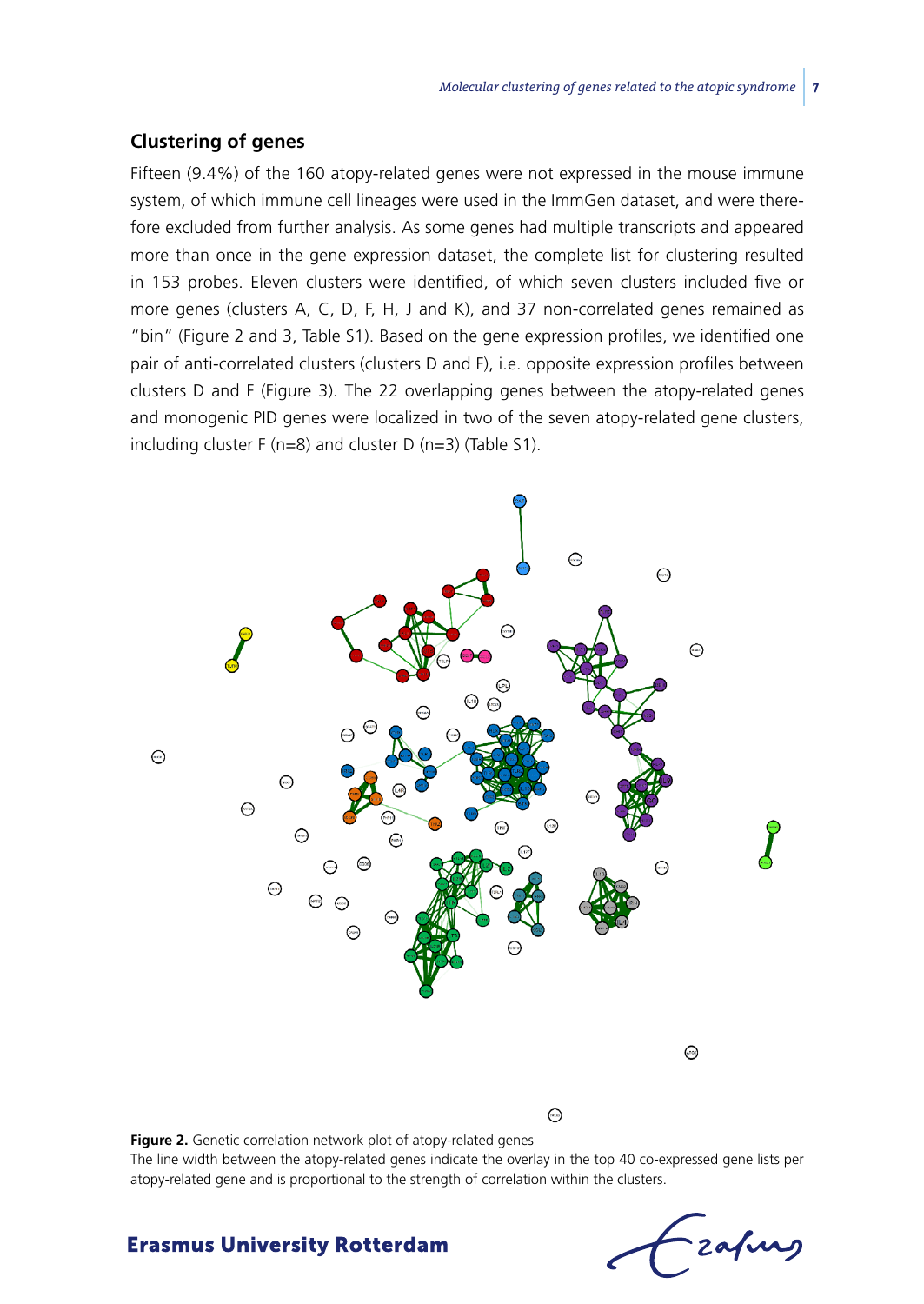

**Figure 3.** Heat map representing the atopy-related gene expression across the immune cell lineage of healthy mice ordered according to the identified clusters within the Figure 3. Heat map representing the atopy-related gene expression across the immune cell lineage of healthy mice ordered according to the identified clusters within the atopic syndrome atopic syndrome

drome. Abbreviations: B, B lymphocyte; IL, innate lymphocyte; act T, activated T lymphocyte; αβ T, αβ T lymphocyte; DC, dendritic cell; Γδ T, Γδ T lymphocyte, GC, granulocyte; Data on the expression of atopy-related genes across the immune cell lineages was constructed using the Omniviz software, in which changes in gene expression were visualized by a gradient from red (high expression) to blue (low expression). Genes were alphabetically ordered according to the identified genetic clusters within the atopic syndrome. Abbreviations: Β, Β lymphocyte; lL, innate lymphocyte; act T, activated T lymphocyte; αβ T lymphocyte; DC, dendritic cell; Γδ T, Γδ T lymphocyte, GC, granulocyte;<br>M0, macrophage; MC, mast cell; Mo, monocyte; SC, st Data on the expression of atopy-related genes across the immune cell lineages was constructed using the Omniviz software, in which changes in gene expression were visualized by a gradient from red (high expression) to blue (low expression). Genes were alphabetically ordered according to the identified genetic clusters within the atopic syn-MΦ, macrophage; MC, mast cell; Mo, monocyte; SC, stem cell.

Frahing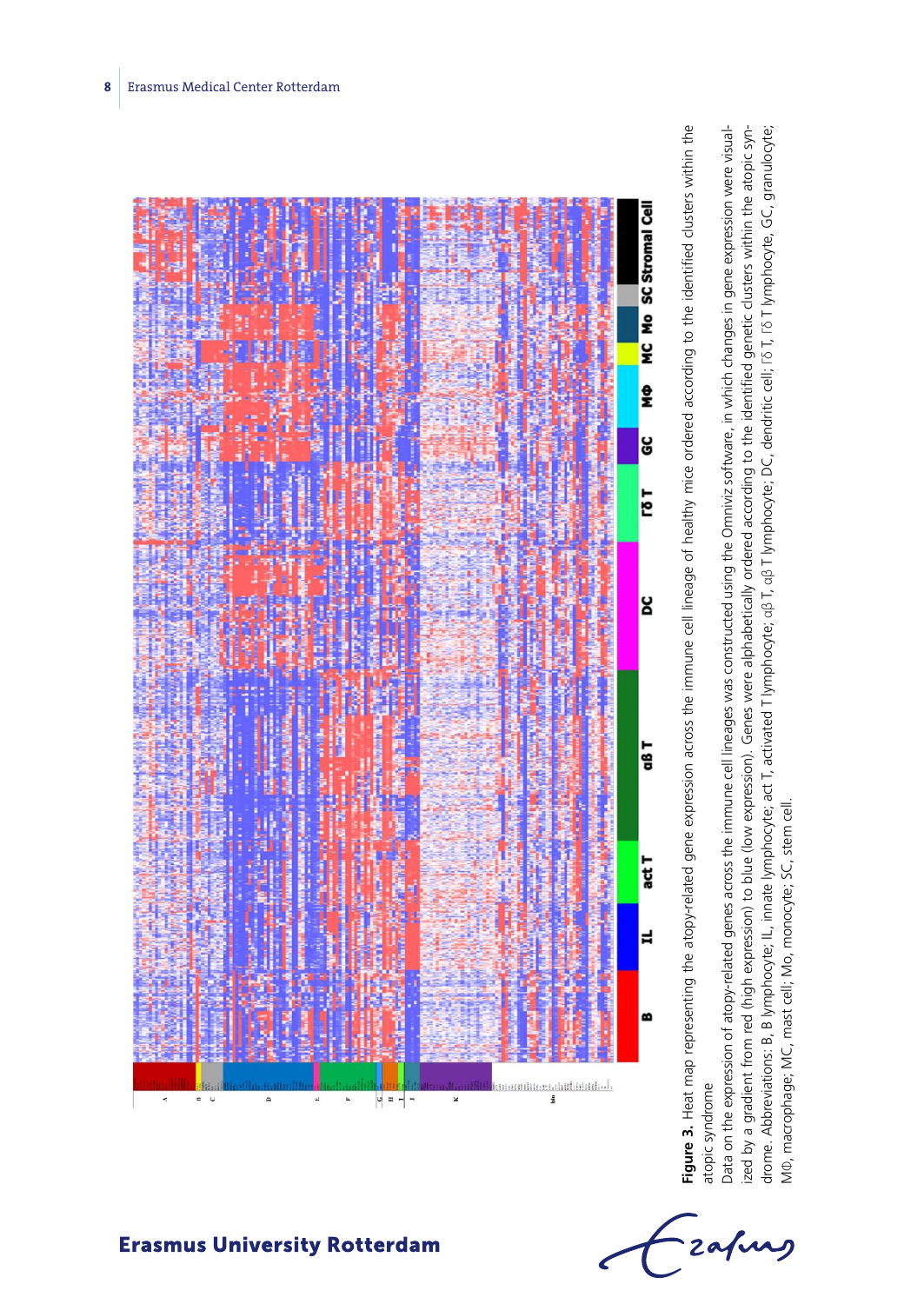#### **Functional pathway analysis**

Functional pathway analysis in IPA of the atopy-related genes both with and without taking unclustered "bin" genes into account resulted in T helper (Th) lymphocyte-mediated pathways. Taking all atopy-related genes (n=160) into account, it resulted in the specific pathways "T helper lymphocyte differentiation", "Th1 and Th2 activation pathway", and "Th2 pathway", in which respectively 22, 28, and 24 atopy-related genes were involved (Table S2a). Additionally, pathway analysis of the clustered atopy-related genes only  $(n=108)$  resulted in the specific pathways "Th1 and Th2 activation pathway" (n=22 genes), "T-helper lymphocyte differentiation" (n=16 genes), and "Th2 pathway" (n=19 genes) (Table S2b).

### **DISCUSSION**

This is the first study that describes clusters in the clinically heterogeneous phenotype of the atopic syndrome based on gene expression profiles of immune cell lineages of healthy mice. The overlap between atopy-related genes (n=160) and monogenic PID genes (n=278) was limited to 22 (5.3%) genes. We identified seven distinct clusters within the atopic syndrome based on the expression profiles of atopy-related genes. Functional pathway analysis of all known atopy-related genes resulted in identification of Th lymphocytemediated processes underlying the atopic syndrome.

The atopic syndrome is a prevalent comorbidity in a number of PIDs, suggesting that the atopic syndrome can be a symptom of PIDs and that immune dysregulation plays a role in the pathogenesis. Interestingly, the number of overlapping genes in this study was limited (5.3%) and did not belong to one PID category according to the IUIS phenotypic classification or immunologic component.<sup>32</sup> Nonetheless, the overlapping genes were bundled in just two of the seven atopy-related gene clusters (cluster D and F), which suggests that these endotypes of the atopic syndrome are associated with the predisposition to develop a PID. However, atopy-related mutations in these genes might differ from the diseasecausing mutations of the PIDs.

Current literature reports nine PIDs to be possibly related to the atopic syndrome, including autosomal dominant HIES (AD-HIES; *STAT3*), autosomal recessive HIES (AR-HIES; *DOCK8*), Comèl Netherton syndrome (*SPINK5*), hypogammaglobulinemia, selective IgA deficiency (SIgAD), IgM deficiency, IPEX (*FOXP3*), chronic granulomatous disease (CGD; *CYBA, CYBB, NCF1*, *NCF2* and *NCF4*), and phospholipase C gamma 2 (PLCG2) gene associated antibody deficiency and immune dysregulation (PLAID; *PLCG2*), and 28 additional genetic PID conditions.27,37 Only eight genes (*STAT3, DOCK8*, *SPINK5*, *FLG*, *ARPC1B*, *PGM3*, *ERBIN*, and

Czafurz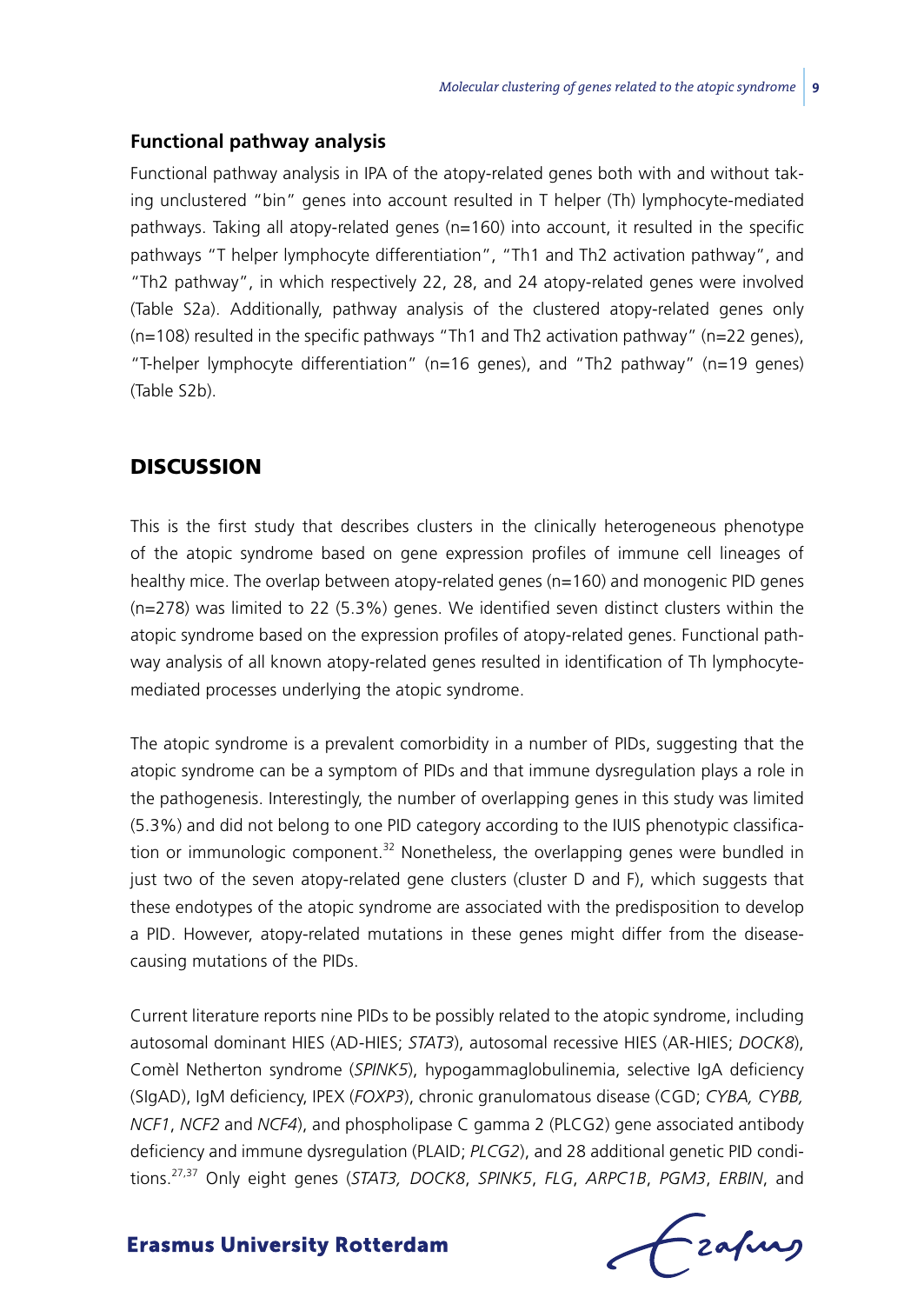*TYK2*) were extracted from HGMD using the atopy phenotype search. Furthermore, only two of the 22 overlapping atopy-related and PID-related genes identified in this study were reported in literature to be involved in PIDs and the atopic syndrome.<sup>27</sup> The discrepancy between literature and HGMD could firstly be explained by the recent expansion of novel mutations derived from next generation sequencing (NGS). Secondly, the atopic manifestations in PIDs, as described in literature, might be an occasional finding and not related to the disease causing genes of PIDs. Thirdly, the heterogeneous course and presentation of the atopic syndrome may make it difficult to associate genetic mutations with atopic manifestations. Moreover, the infectious symptoms in PIDs might be a more prominent clinical feature than the atopic manifestations, which therefore could have resulted in a registration bias.

We found a low number of mutations in most atopy-related genes in human (six or less mutations in 157 of the 160 genes), suggesting that other phenomena contribute to the disease such as post-translational modifications. Alternatively, various genes that interact with environmental factors might be involved in the atopic syndrome, in which each gene contributes only to a small amount of the overall disease risk.<sup>38</sup> Furthermore, the differences between the clusters could indicate that immune regulation plays a role in the atopic syndrome next to underlying genetic mechanisms.

Strikingly, two of the identified clusters (D and F) have a completely opposite expression profile, both in lymphoid and myeloid cell lineages. An explanation for this phenomenon may be that both clusters share the same upstream regulator. Depending on a gain or loss of function mutation in this enhancer, the gene expression profile can be influenced by an agonist or antagonist of this regulator. By performing a functional pathway analysis of the atopy-related genes in only clusters D and F, we would explore the functional significance of these clusters. The analysis resulted in the pathways "T helper cell differentiation", "TREM1 signaling" and "Th1 and Th2 activation pathway", which is completely corresponding with the pathways involved in all atopy-related genes (data not shown). Therefore, we could unfortunately not differentiate between the functional significance of all atopy-related genes and those included in clusters D and F.

The identified Th lymphocyte-mediated pathway supports the hypothesis that changes in the immune system underlie and could be involved in the pathogenesis of atopy. In AD it has been previously described that acute skin lesions are characterized by Th2 lymphocyte infiltration with a shift towards predominantly Th1 lymphocytes in the chronic phase. $39-41$ In addition, asthma was reported as a Th2 lymphocyte -mediated diseases driven by allergen exposure.<sup>42</sup> Moreover, patients with FA and AR are characterized by allergen-specific Th2 lymphocyte-mediated responses showing that the obtained Th lymphocyte-pathways

Frahing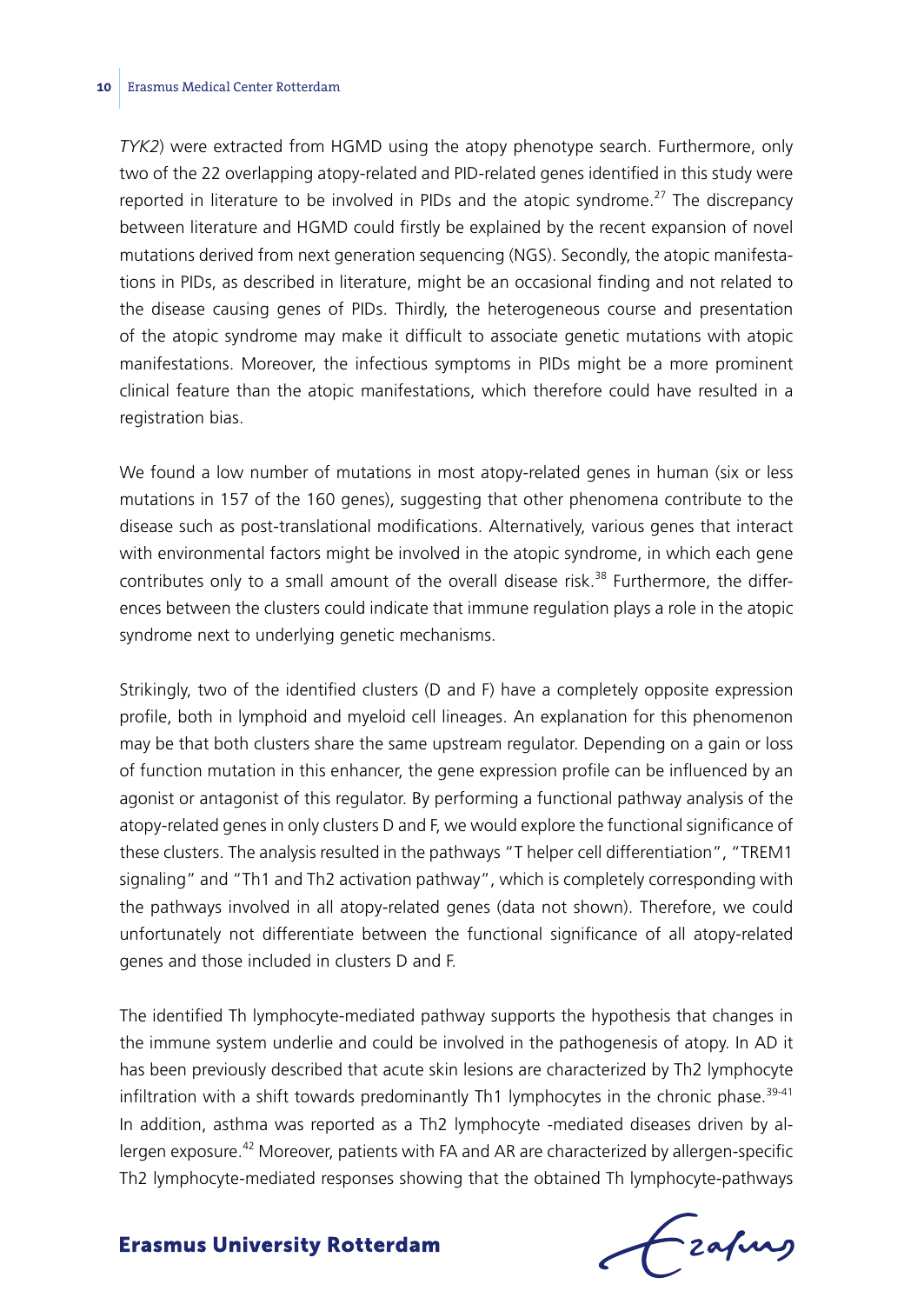involved in atopy are in agreement with these of the individual atopic diseases. $43-45$  In most of our identified clusters (except clusters F, G, H, I and J) the atopy-related genes do not show increased expression in T lymphocytes (Figure 3). Therefore, genes in these clusters might be expressed in immunologic cells that co-interact with T lymphocytes, including Th lymphocytes, or in cells that are progenitors of Th lymphocytes.

This study has some limitations. Firstly, as we could not include terms concerning the skin barrier in the search, we might have missed gene expression profiles of barrier cells. However, by using the terms "atopic dermatitis" and "eczema" we have identified important barrier genes, like *COL6A5*, *FLG* (subtypes), *FLG2*, and *KLK7*. Secondly, some discrepancies were found in the HGMD database. The genes from the atopic phenotype search did not completely overlap with the results from the search on atopy-related mutations per gene. Therefore, we identified atopic phenotypes per gene on the results of both searches. Thirdly, we clustered genes based on their expression profiles in the ImmGen dataset, which uses characterized immune cells of mice. The gene expression profiles of immune cell lineages in healthy mice may not be identical to these in (atopic) humans. This explained why we could not cluster all human atopy-related genes including *FLG*, which is an important atopy gene based on the number of atopy-related mutations (n=62). Furthermore, the data from mice cannot directly be applied for subgrouping of the atopic syndrome in humans. Therefore, large cohorts of patients with the atopic phenotype should be sequenced using NGS to investigate whether atopy clusters could be generated based on the gene expression profiles of immune cell lineages of atopic human. Identification of clusters of atopy-related genes by NGS potentially opens novel ways to select eligible patients for pharmaceutical studies and could predict therapeutic responses.

### **CONCLUSION**

This study shows a model, using data of healthy mice, to define clusters of the atopic syndrome based on gene expression profiles of immune cell lineages. We identified seven distinct clusters within the atopic syndrome in which Th lymphocyte-mediated pathways were most often involved. This supports the hypothesis that both genetic mechanisms and immune dysregulation have a role in the pathogenesis of the atopic syndrome. Our results also opens up the possibility for identification of novel therapeutic targets towards a more tailored approach and personalized medicine.

Frafing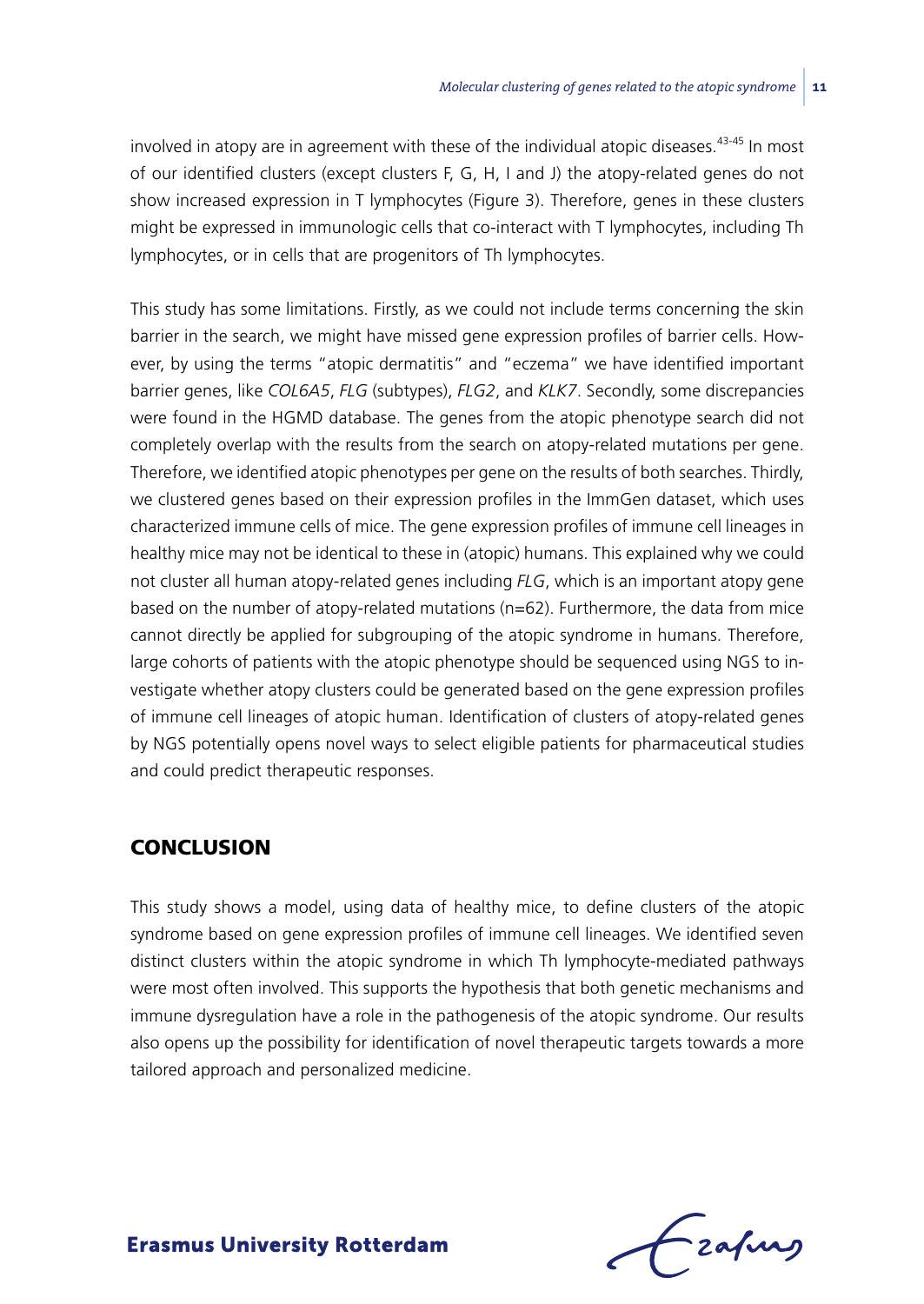# **REFERENCES**

- 1 Tan RA, Corren J. The relationship of rhinitis and asthma, sinusitis, food allergy, and eczema. *Immunol. Allergy Clin. North Am.* 2011; **31**: 481-91.
- 2 Asher MI, Montefort S, Bjorksten B *et al.* Worldwide time trends in the prevalence of symptoms of asthma, allergic rhinoconjunctivitis, and eczema in childhood: ISAAC Phases One and Three repeat multicountry cross-sectional surveys. *Lancet* 2006; **368**: 733-43.
- 3 Loh W, Tang M. The epidemiology of food allergy in the global context. *Int. J. Environ. Res. Public Health* 2018; **15**: 2043.
- 4 Variations in the prevalence of respiratory symptoms, self-reported asthma attacks, and use of asthma medication in the European Community Respiratory Health Survey (ECRHS). *Eur. Respir. J.* 1996; **9**: 687-95.
- 5 Izquierdo-Dominguez A, Valero AL, Mullol J. Comparative analysis of allergic rhinitis in children and adults. *Curr. Allergy Asthma Rep.* 2013; **13**: 142-51.
- 6 Nutten S. Atopic dermatitis: global epidemiology and risk factors. *Ann. Nutr. Metab.* 2015; **66 Suppl 1**: 8-16.
- 7 Dharmage SC, Lowe AJ, Matheson MC *et al.* Atopic dermatitis and the atopic march revisited. *Allergy* 2014; **69**: 17-27.
- 8 Barberio G, Pajno GB, Vita D *et al.* Does a 'reverse' atopic march exist? *Allergy* 2008; **63**: 1630-2.
- 9 Burgess JA, Dharmage SC, Byrnes GB *et al.* Childhood eczema and asthma incidence and persistence: a cohort study from childhood to middle age. *J. Allergy Clin. Immunol.* 2008; **122**: 280-5.
- 10 Dykewicz MS, Wallace DV, Baroody F *et al.* Treatment of seasonal allergic rhinitis: an evidencebased focused 2017 guideline update. *Annals of Allergy, Asthma & Immunology* 2017; **119**: 489-511. e41.
- 11 Eichenfield LF, Tom WL, Berger TG *et al.* Guidelines of care for the management of atopic dermatitis: section 2. Management and treatment of atopic dermatitis with topical therapies. *J. Am. Acad. Dermatol.* 2014; **71**: 116-32.
- 12 Sidbury R, Davis DM, Cohen DE *et al.* Guidelines of care for the management of atopic dermatitis: section 3. Management and treatment with phototherapy and systemic agents. *J. Am. Acad. Dermatol.* 2014; **71**: 327-49.
- 13 Boyce JA, Assa'ad A, Burks AW *et al.* Guidelines for the diagnosis and management of food allergy in the United States: report of the NIAID-sponsored expert panel. *The Journal of allergy and clinical immunology* 2010; **126**: S1.
- 14 Collins FS, Varmus H. A new initiative on precision medicine. *N. Engl. J. Med.* 2015; **372**: 793-5.
- 15 Paternoster L, Standl M, Waage J *et al.* Multi-ancestry genome-wide association study of 21,000 cases and 95,000 controls identifies new risk loci for atopic dermatitis. *Nat. Genet.* 2015; **47**: 1449-56.
- 16 Hinds DA, McMahon G, Kiefer AK *et al.* A genome-wide association meta-analysis of selfreported allergy identifies shared and allergy-specific susceptibility loci. *Nat. Genet.* 2013; **45**: 907.
- 17 Ferreira MAR, Matheson MC, Duffy DL *et al.* Identification of IL6R and chromosome 11q13. 5 as risk loci for asthma. *The Lancet* 2011; **378**: 1006-14.

frafing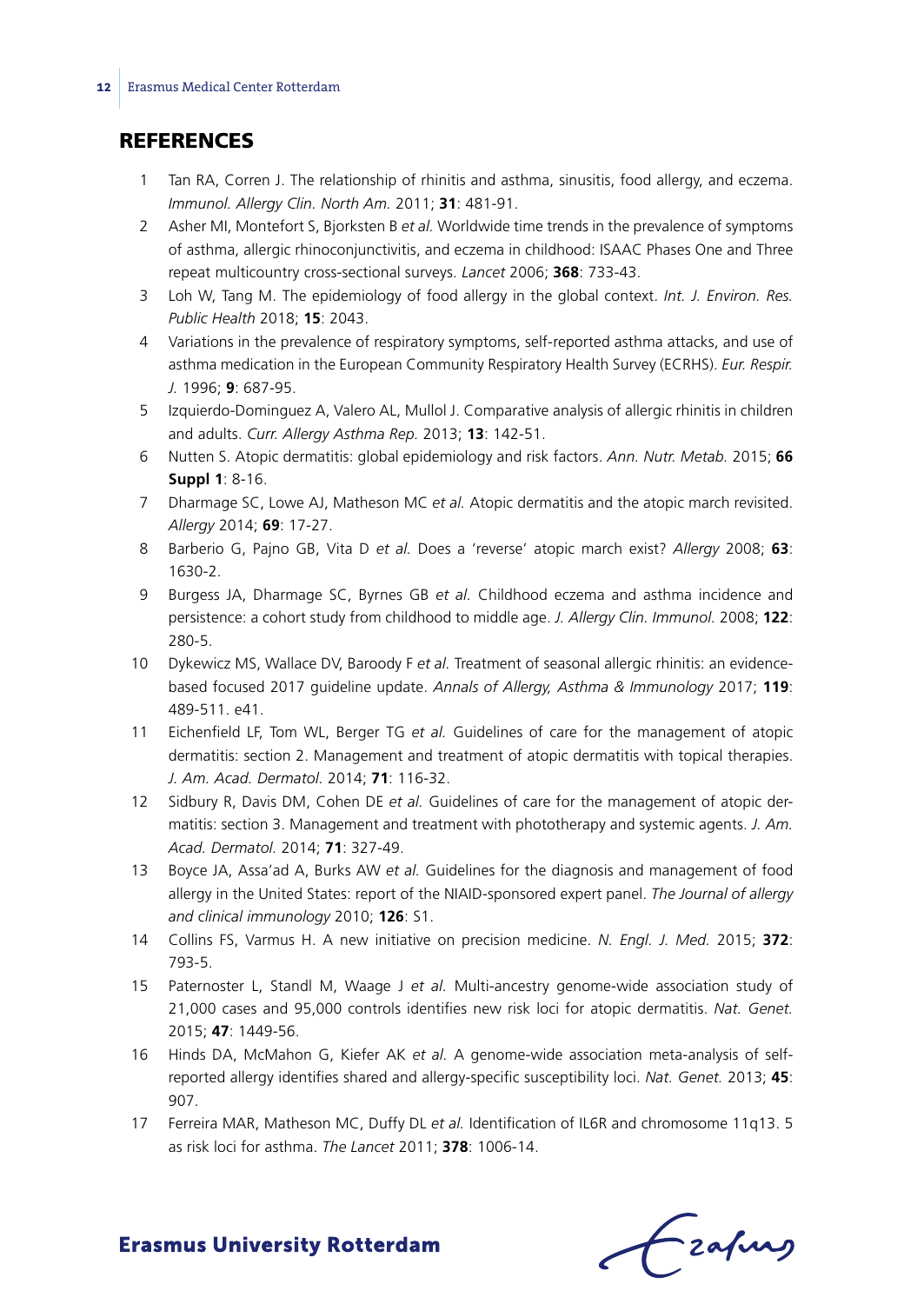- 18 Himes BE, Hunninghake GM, Baurley JW *et al.* Genome-wide association analysis identifies PDE4D as an asthma-susceptibility gene. *The American Journal of Human Genetics* 2009; **84**: 581-93.
- 19 Noguchi E, Sakamoto H, Hirota T *et al.* Genome-wide association study identifies HLA-DP as a susceptibility gene for pediatric asthma in Asian populations. *PLoS genetics* 2011; **7**: e1002170.
- 20 Moffatt MF, Gut IG, Demenais F *et al.* A large-scale, consortium-based genomewide association study of asthma. *N. Engl. J. Med.* 2010; **363**: 1211-21.
- 21 Sleiman PMA, Flory J, Imielinski M *et al.* Variants of DENND1B associated with asthma in children. *N. Engl. J. Med.* 2010; **362**: 36-44.
- 22 Hirota T, Takahashi A, Kubo M *et al.* Genome-wide association study identifies three new susceptibility loci for adult asthma in the Japanese population. *Nat. Genet.* 2011; **43**: 893.
- 23 Bønnelykke K, Matheson MC, Pers TH *et al.* Meta-analysis of genome-wide association studies identifies ten loci influencing allergic sensitization. *Nat. Genet.* 2013; **45**: 902.
- 24 Heinzmann A, Deichmann KA. Genes for atopy and asthma. *Curr. Opin. Allergy Clin. Immunol.* 2001; **1**: 387-92.
- 25 Muraro A, Lemanske RF, Jr., Hellings PW *et al.* Precision medicine in patients with allergic diseases: Airway diseases and atopic dermatitis-PRACTALL document of the European Academy of Allergy and Clinical Immunology and the American Academy of Allergy, Asthma & Immunology. *J. Allergy Clin. Immunol.* 2016; **137**: 1347-58.
- 26 Pichard DC, Freeman AF, Cowen EW. Primary immunodeficiency update: Part I. Syndromes associated with eczematous dermatitis. *J. Am. Acad. Dermatol.* 2015; **73**: 355-64; quiz 65-6.
- 27 de Wit J, Brada RJK, van Veldhuizen J *et al.* Skin disorders are prominent features in primary immunodeficiency diseases: A systematic overview of current data. *Allergy* 2019; **74**: 464-82.
- 28 Bieber T. Atopic dermatitis. *N. Engl. J. Med.* 2008; **358**: 1483-94.
- 29 Mittermann I, Aichberger KJ, Bunder R *et al.* Autoimmunity and atopic dermatitis. *Curr. Opin. Allergy Clin. Immunol.* 2004; **4**: 367-71.
- 30 Aichberger KJ, Mittermann I, Reininger R *et al.* Hom s 4, an IgE-reactive autoantigen belonging to a new subfamily of calcium-binding proteins, can induce Th cell type 1-mediated autoreactivity. *J. Immunol.* 2005; **175**: 1286-94.
- 31 Stenson PD, Mort M, Ball EV *et al.* The Human Gene Mutation Database: building a comprehensive mutation repository for clinical and molecular genetics, diagnostic testing and personalized genomic medicine. *Hum. Genet.* 2014; **133**: 1-9.
- 32 Bousfiha A, Jeddane L, Picard C *et al.* The 2017 IUIS Phenotypic Classification for Primary Immunodeficiencies. *J. Clin. Immunol.* 2018; **38**: 129-43.
- 33 Weirauch MT. Gene coexpression networks for the analysis of DNA microarray data. *Applied statistics for network biology: methods in systems biology* 2011; **1**: 215-50.
- 34 Epskamp S, Costantini G, Haslbeck J *et al.* The qgraph Package. Graph Plotting Methods, Psychometric Data Visualization and Graphical Model Estimation. Available from https://cran.rproject.org/web/packages/qgraph/qgraph.pdf. Accessed June 2019.
- 35 Kramer A, Green J, Pollard J, Jr. *et al.* Causal analysis approaches in Ingenuity Pathway Analysis. *Bioinformatics* 2014; **30**: 523-30.
- 36 Picard C, Bobby Gaspar H, Al-Herz W *et al.* International Union of Immunological Societies: 2017 Primary Immunodeficiency Diseases Committee Report on Inborn Errors of Immunity. *J. Clin. Immunol.* 2018; **38**: 96-128.

Frafing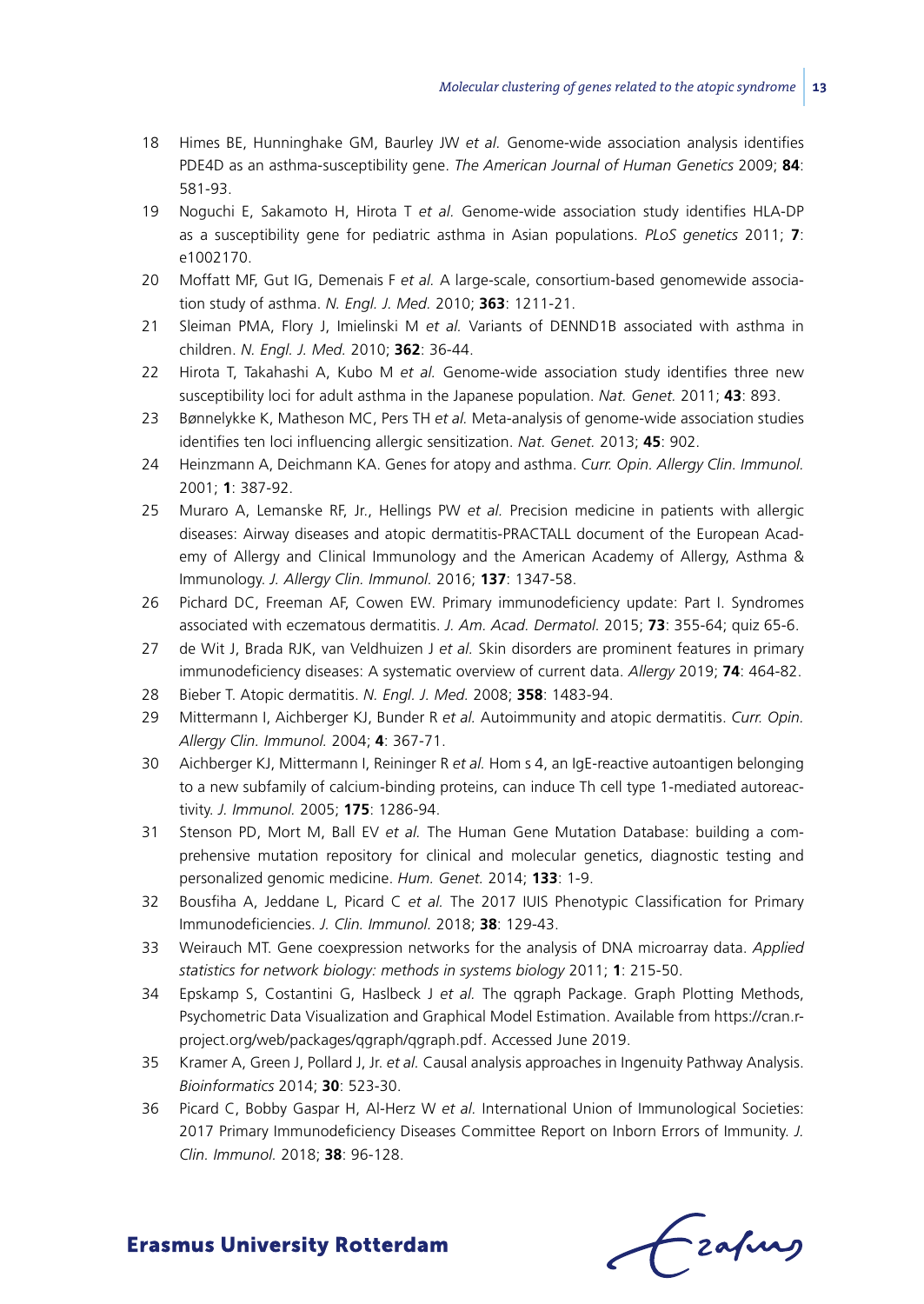- 37 Ponsford MJ, Klocperk A, Pulvirenti F *et al.* Hyper-IgE in the allergy clinic--when is it primary immunodeficiency? *Allergy* 2018; **73**: 2122-36.
- 38 Geddes L. Huge Brain Study Uncovers 'Buried' Genetic Networks Linked to Mental Illness. Available from https://www.nature.com/articles/d41586-018-07750-x. Accessed June 2019. *Nature* 2018.
- 39 Biedermann T, Skabytska Y, Kaesler S *et al.* Regulation of T Cell Immunity in Atopic Dermatitis by Microbes: The Yin and Yang of Cutaneous Inflammation. *Front. Immunol.* 2015; **6**: 353.
- 40 Kaesler S, Volz T, Skabytska Y *et al.* Toll-like receptor 2 ligands promote chronic atopic dermatitis through IL-4-mediated suppression of IL-10. *J. Allergy Clin. Immunol.* 2014; **134**: 92-9.
- 41 Niebuhr M, Baumert K, Heratizadeh A *et al.* Impaired NLRP3 inflammasome expression and function in atopic dermatitis due to Th2 milieu. *Allergy* 2014; **69**: 1058-67.
- 42 Lloyd CM, Saglani S. T cells in asthma: influences of genetics, environment, and T-cell plasticity. *J. Allergy Clin. Immunol.* 2013; **131**: 1267-74; quiz 75.
- 43 Turcanu V, Maleki SJ, Lack G. Characterization of lymphocyte responses to peanuts in normal children, peanut-allergic children, and allergic children who acquired tolerance to peanuts. *J. Clin. Invest.* 2003; **111**: 1065-72.
- 44 Flinterman AE, Pasmans SG, den Hartog Jager CF *et al.* T cell responses to major peanut allergens in children with and without peanut allergy. *Clin. Exp. Allergy* 2010; **40**: 590-7.
- 45 Rondon C, Campo P, Togias A *et al.* Local allergic rhinitis: concept, pathophysiology, and management. *J. Allergy Clin. Immunol.* 2012; **129**: 1460-7.

Frahing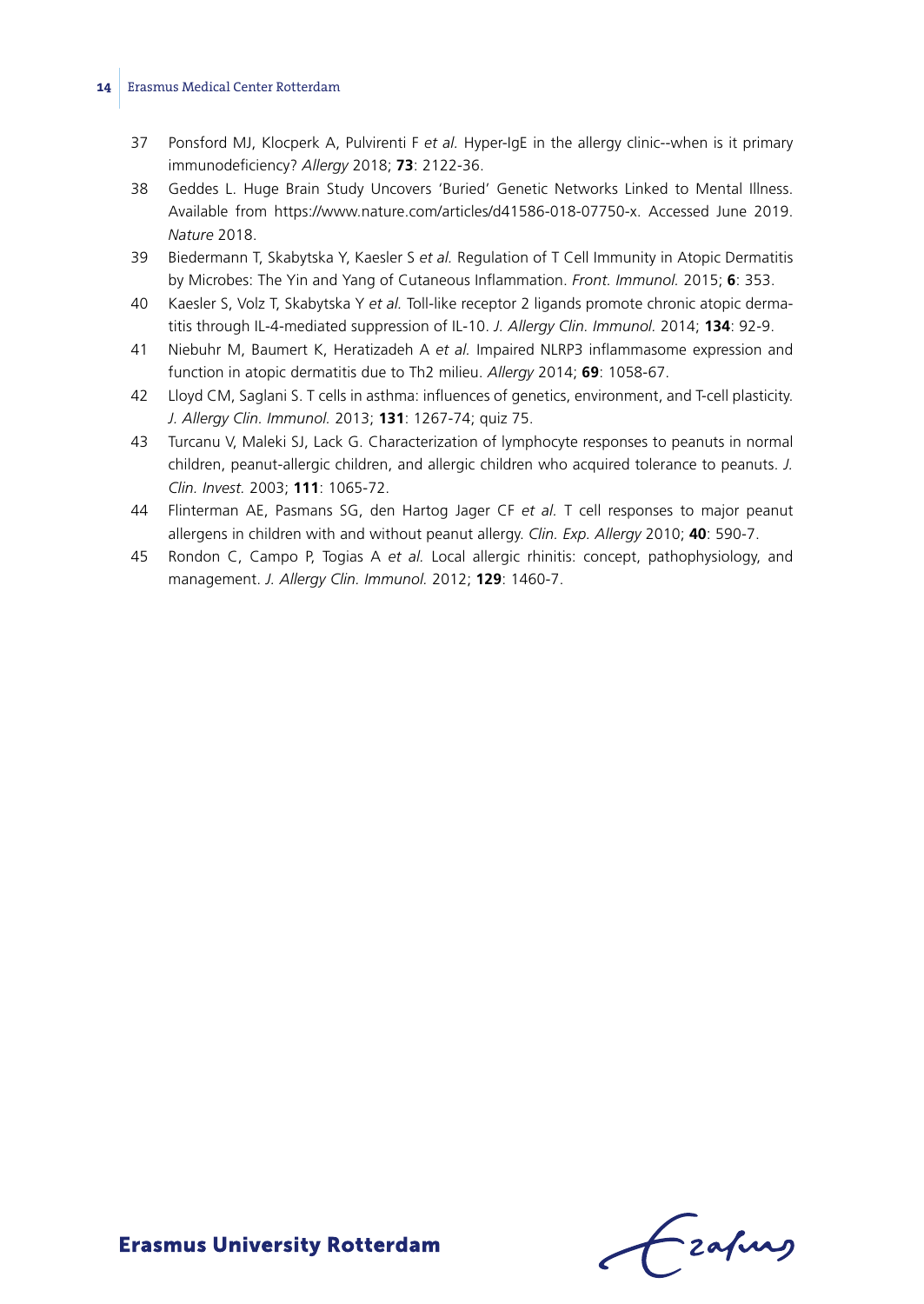# Supplementary material

| Gene symbol          | <b>Gene description</b>                                                      | Atopic<br>symptom<br>involved      | Number<br>of atopy<br>mutations | Cluster <sup>1</sup> |  |
|----------------------|------------------------------------------------------------------------------|------------------------------------|---------------------------------|----------------------|--|
| ADCYAP1R1            | Adenylate Cyclase Activating Polypeptide 1 Receptor<br>Type I                | Asthma                             | <b>NA</b>                       | Α                    |  |
| CCL11                | C-C Motif Chemokine Ligand 11                                                | Asthma                             | NA.                             | А                    |  |
| COL6A5               | Collagen Type VI Alpha 5 Chain                                               | <b>Dermatitis</b>                  | 4                               | A                    |  |
| CTNNA3               | Catenin Alpha 3                                                              | Food allergy                       | 2                               | A                    |  |
| FRMD6                | FERM Domain Containing 6                                                     | Asthma                             | $\mathbf{1}$                    | A                    |  |
| <b>KCNMB1</b>        | Potassium Calcium-Activated Channel Subfamily M<br>Regulatory Beta Subunit 1 | Asthma                             | 1                               | A                    |  |
| LRRC32               | Leucine Rich Repeat Containing 32                                            | Dermatitis<br>6                    |                                 |                      |  |
| <b>MYLK</b>          | Myosin Light Chain Kinase                                                    | Asthma                             | $\mathbf{1}$                    | A                    |  |
| <b>NGFR</b>          | Nerve Growth Factor Receptor                                                 | Asthma                             | NА                              | A                    |  |
| <b>SELP</b>          | Selectin P                                                                   | Atopy                              | $\mathbf{1}$                    | A                    |  |
| SERPINA <sub>1</sub> | Serpin Family A Member 1                                                     | Asthma                             | 1                               | A                    |  |
| <b>SERPINE1</b>      | Serpin Family E Member 1                                                     | Asthma                             | NA.                             | A                    |  |
| ST5                  | Suppression Of Tumorigenicity 5                                              | Asthma                             | $\mathbf{1}$                    | A                    |  |
| TWIST1               | Twist Family BHLH Transcription Factor 1                                     | lgE                                | NA.                             | A                    |  |
| PARP1                | Poly(ADP-Ribose) Polymerase 1                                                | Asthma                             | NA.                             | B                    |  |
| <b>TUFM</b>          | Tu Translation Elongation Factor, Mitochondrial<br>Asthma                    |                                    | $\mathbf{1}$                    | B                    |  |
| <b>FCER1A</b>        | Fc Fragment Of IgE Receptor la                                               | Dermatitis                         | $\mathbf{1}$                    | C                    |  |
| HRH4                 | Histamine Receptor H4                                                        | <b>Dermatitis</b>                  | <b>NA</b>                       | C                    |  |
| IL1RL1               | Interleukin 1 Receptor Like 1                                                | $\overline{2}$<br>Dermatitis       |                                 | C                    |  |
| IL4                  | Interleukin 4                                                                | lgE<br>Asthma                      | 3                               | C                    |  |
| IL13                 | Interleukin 13                                                               | Atopy<br>lgE<br>Asthma<br>Rhinitis | $\overline{2}$                  | C                    |  |
| MS4A2                | Membrane Spanning 4-Domains A2                                               | Atopy<br>lgE<br>Asthma<br>Rhinitis | 5                               | C                    |  |
| SLC6A12              | Solute Carrier Family 6 Member 12                                            | Asthma                             | $\mathbf{1}$                    | C                    |  |
| ADRB2                | Adrenoceptor Beta 2                                                          | Dermatitis<br>Asthma               | $\overline{2}$                  | D                    |  |
| ALOX5                | Arachidonate 5-Lipoxygenase                                                  | Asthma                             | 1                               | D                    |  |
| ARPC1B <sup>†</sup>  | Actin Related Protein 2/3 Complex Subunit 1B                                 | Allergy                            | 1                               | D                    |  |
| $BTK^+$              | Bruton Tyrosine Kinase                                                       | Asthma                             | $\mathbf{1}$                    | D                    |  |
| CD14                 | Cluster of Differentiation 14 Molecule                                       | Asthma<br>Rhinitis                 | <b>NA</b>                       | D                    |  |
| CD86                 | Cluster of Differentiation 86 Molecule                                       | Asthma                             | $\mathbf{1}$                    | D                    |  |

**Table S1.** Atopy-related genes from the Human Gene Mutation Database

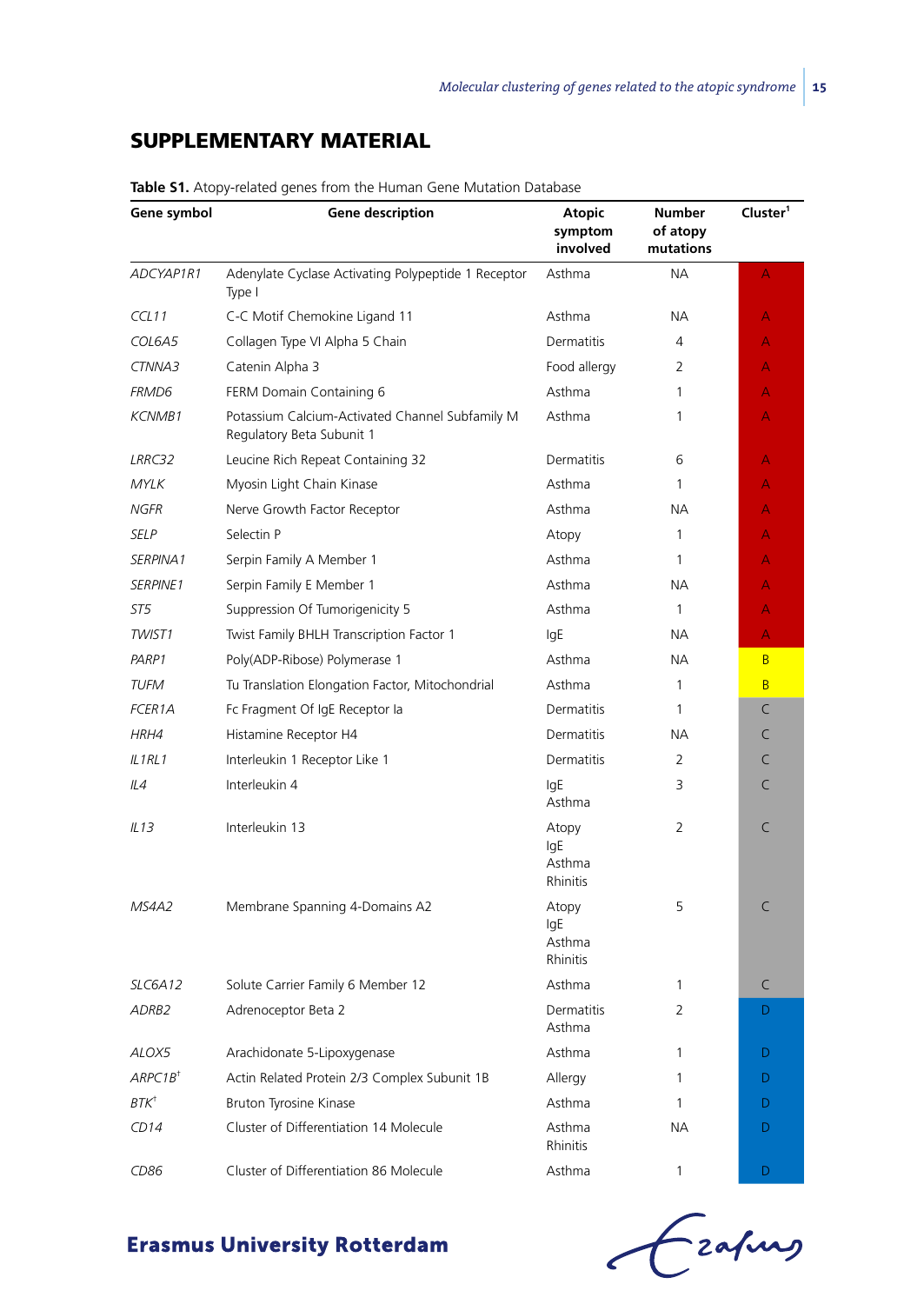| Gene symbol          | Gene description                                          | <b>Atopic</b><br>symptom<br>involved | Number<br>of atopy<br>mutations | Cluster <sup>1</sup> |
|----------------------|-----------------------------------------------------------|--------------------------------------|---------------------------------|----------------------|
| CSF1R                | Colony Stimulating Factor 1 Receptor                      | Asthma                               | 1                               | D                    |
| CYSLTR1              | Cysteinyl Leukotriene Receptor 1                          | Atopy<br>Asthma                      | $\overline{2}$                  | D                    |
| <b>FCGR2B</b>        | Fc Fragment Of IgE Receptor IIb                           | Atopy                                | NА                              | D                    |
| <b>HLX</b>           | H2.0 Like Homeobox                                        | Asthma                               | 2                               | D                    |
| <b>HNMT</b>          | Histamine N-Methyltransferase                             | Dermatitis<br>Asthma                 | <b>NA</b>                       | D                    |
| IL6R                 | Interleukin 6 Receptor                                    | Dermatitis                           | NА                              | D                    |
| IL18                 | Interleukin 18                                            | Asthma                               | 1                               | D                    |
| <b>INPP4A</b>        | Inositol Polyphosphate-4-Phosphatase Type I A             | Asthma                               | 1                               | D                    |
| <b>IRAK3</b>         | Interleukin 1 Receptor Associated Kinase 3                | Asthma                               | 2                               | D                    |
| IRF <sub>2</sub>     | Interferon Regulatory Factor 2                            | Dermatitis                           | 1                               | D                    |
| MMP9                 | Matrix Metallopeptidase 9                                 | Asthma<br>Allergy                    | 2                               | D                    |
| MMP12                | Matrix Metallopeptidase 12                                | Asthma                               | <b>NA</b>                       | D                    |
| NLRP3                | NLR Family Pyrin Domain Containing 3                      | Food allergy                         | 2                               | D                    |
| NOD1                 | Nucleotide Binding Oligomerization Domain<br>Containing 1 | lgE<br>Asthma                        | 1                               | D                    |
| NOD <sub>2</sub>     | Nucleotide Binding Oligomerization Domain<br>Containing 2 | Atopy<br>Dermatitis<br>Rhinitis      | <b>NA</b>                       | D                    |
| $ORA11$ <sup>+</sup> | Calcium Release-Activated Calcium Modulator 1             | Dermatitis                           | 1                               | D                    |
| PLA2G4A              | Phospholipase A2 Group IVA                                | Asthma<br>2                          |                                 | D                    |
| PLA2G7               | Phospholipase A2 Group VII                                | Atopy<br>Asthma                      | 2                               | D                    |
| PTGER2               | Prostaglandin E Receptor 2                                | Asthma<br>1                          |                                 | D                    |
| STAT6                | Signal Transducer And Activator Of Transcription 6        |                                      | 3                               | D                    |
| TLR <sub>2</sub>     | Asthma<br>Toll Like Receptor 2<br>Dermatitis<br>Asthma    |                                      | 1                               | D                    |
| TLR6                 | Toll Like Receptor 6                                      | Asthma                               | 1                               | D                    |
| TLR9                 | Toll Like Receptor 9                                      | Dermatitis<br>Asthma                 | 1                               | D                    |
| CCL <sub>2</sub>     | C-C Motif Chemokine Ligand 2                              | Asthma                               | NА                              | Ε                    |
| CCL7                 | C-C Motif Chemokine Ligand 7                              | Asthma                               | 1                               | E                    |
| $CTLA4$ <sup>†</sup> | Cytotoxic T-Lymphocyte Associated Protein 4               | Asthma                               | 1                               | F                    |
| EPHX1                | Epoxide Hydrolase 1                                       | Asthma                               | <b>NA</b>                       | F                    |
| ICOS <sup>†</sup>    | Inducible T Cell Costimulator                             | Allergy                              | 1                               | F                    |
| IL2                  | Interleukin 2                                             | Allergy                              | $\overline{2}$                  | F                    |
| $II$ 7D <sup>t</sup> | Interlautin 7 Beconter                                    | Dormatitic                           | <b>NIA</b>                      |                      |

**Table S1.** Atopy-related genes from the Human Gene Mutation Database (continued)

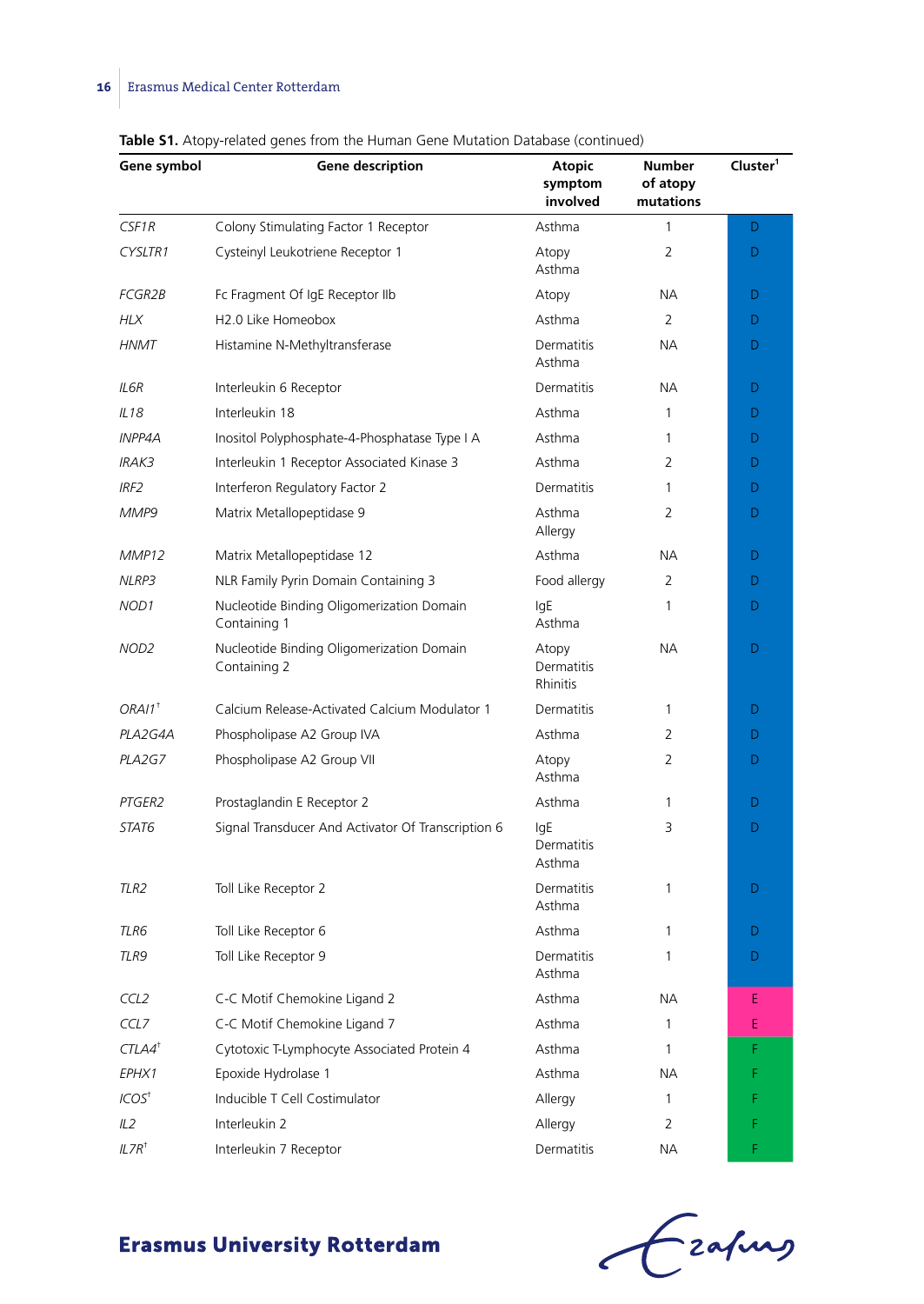| Gene symbol                    | Gene description                                                       | <b>Atopic</b><br>symptom<br>involved | Number<br>of atopy<br>mutations | Cluster <sup>1</sup> |
|--------------------------------|------------------------------------------------------------------------|--------------------------------------|---------------------------------|----------------------|
| IL12RB1 <sup>†</sup>           | Interleukin 12 Receptor Subunit Beta 1                                 | <b>Dermatitis</b>                    | 1                               | F                    |
| IL17RB                         | Interleukin 17 Receptor B                                              | Asthma                               | 1                               | F                    |
| $IL21$ <sup>+</sup>            | Interleukin 21                                                         | Asthma                               | 1                               | F                    |
| IL21R <sup>†</sup>             | Interleukin 21 Receptor                                                | lgE                                  | 1                               | F                    |
| $ITK^{\dagger}$                | Interleukin 2 Inducible T Cell Kinase                                  | Asthma                               | 1                               | F                    |
| LTA                            | Lymphotoxin Alpha                                                      | Asthma                               | 1                               | F                    |
| PDCD4                          | Programmed Cell Death 4                                                | Asthma                               | 1                               | F                    |
| PECAM1                         | Platelet And Endothelial Cell Adhesion Molecule 1                      | Asthma                               | NA.                             | F                    |
| PPARGC1B                       | Peroxisome Proliferator-Activated Receptor Gamma<br>Coactivator 1 Beta | Asthma                               | 2                               | F                    |
| S <sub>1</sub> PR <sub>1</sub> | Sphingosine-1-Phosphate Receptor 1                                     | Asthma                               | 2                               | F                    |
| TBXA2R                         | Thromboxane A2 Receptor                                                | lgE<br>Dermatitis<br>Asthma          | 2                               | F                    |
| TRAF3IP2 <sup>†</sup>          | TNF Receptor-Associated Factor 3 Interacting Protein<br>2              | Dermatitis                           | 2                               | F                    |
| ZPBP2                          | Zona Pellucida Binding Protein 2                                       | Asthma                               | 2                               | F                    |
| CAT                            | Catalase                                                               | Asthma                               | 1                               | G                    |
| SMPD1                          | Sphingomyelin Phosphodiesterase 1                                      | Allergy                              | 1                               | G                    |
| CD53                           | Cluster of Differentiation 53 Molecule                                 | Asthma                               | 1                               | H.                   |
| DOCK8 <sup>+</sup>             | Dedicator Of Cytokinesis 8                                             | lgE                                  | 45                              | н                    |
| STK10                          | Serine/Threonine Kinase 10                                             | Asthma                               | $\mathbf{1}$                    | H                    |
| TGFB1                          | Transforming Growth Factor Beta 1                                      | Asthma                               | NA.                             | H                    |
| $TYK2^{\dagger}$               | Tyrosine Kinase 2                                                      | lgE                                  | $\mathbf{1}$                    | н                    |
| GSTP1                          | Glutathione S-Transferase Pi 1                                         | <b>Dermatitis</b><br>Asthma          | <b>NA</b>                       | T                    |
| $PGM3^+$                       | Phosphoglucomutase 3                                                   | Atopy<br>lgE                         | 6                               | T                    |
| CCL5                           | C-C Motif Chemokine Ligand 5                                           | <b>Dermatitis</b><br>Asthma          | 1                               | J                    |
| CYSLTR2                        | Cysteinyl Leukotriene Receptor 2                                       | Atopy                                | 1                               | J                    |
| <b>IFNG</b>                    | Interferon Gamma                                                       | Atopy                                | NA.                             | J                    |
| IL12RB2                        | Interleukin 12 Receptor Subunit Beta 2                                 | Atopy                                | 3                               | J                    |
| TBX21                          | T-Box 21                                                               | Asthma                               | 1                               | J                    |
| BDNF                           | Brain Derived Neurotrophic Factor                                      | Asthma                               | ΝA                              | K.                   |
| CCL <sub>26</sub>              | C-C Motif Chemokine Ligand 26                                          | Asthma                               | 1                               | K                    |
| CDHR3                          | Cadherin Related Family Member 3                                       | Asthma                               | 1                               | K.                   |
| $CFTR+$                        | Cystic Fibrosis Transmembrane Conductance<br>Regulator                 | Asthma                               | 6                               | K.                   |
| CHIA                           | Chitinase, Acidic                                                      |                                      | 6                               | K.                   |

**Table S1.** Atopy-related genes from the Human Gene Mutation Database (continued)

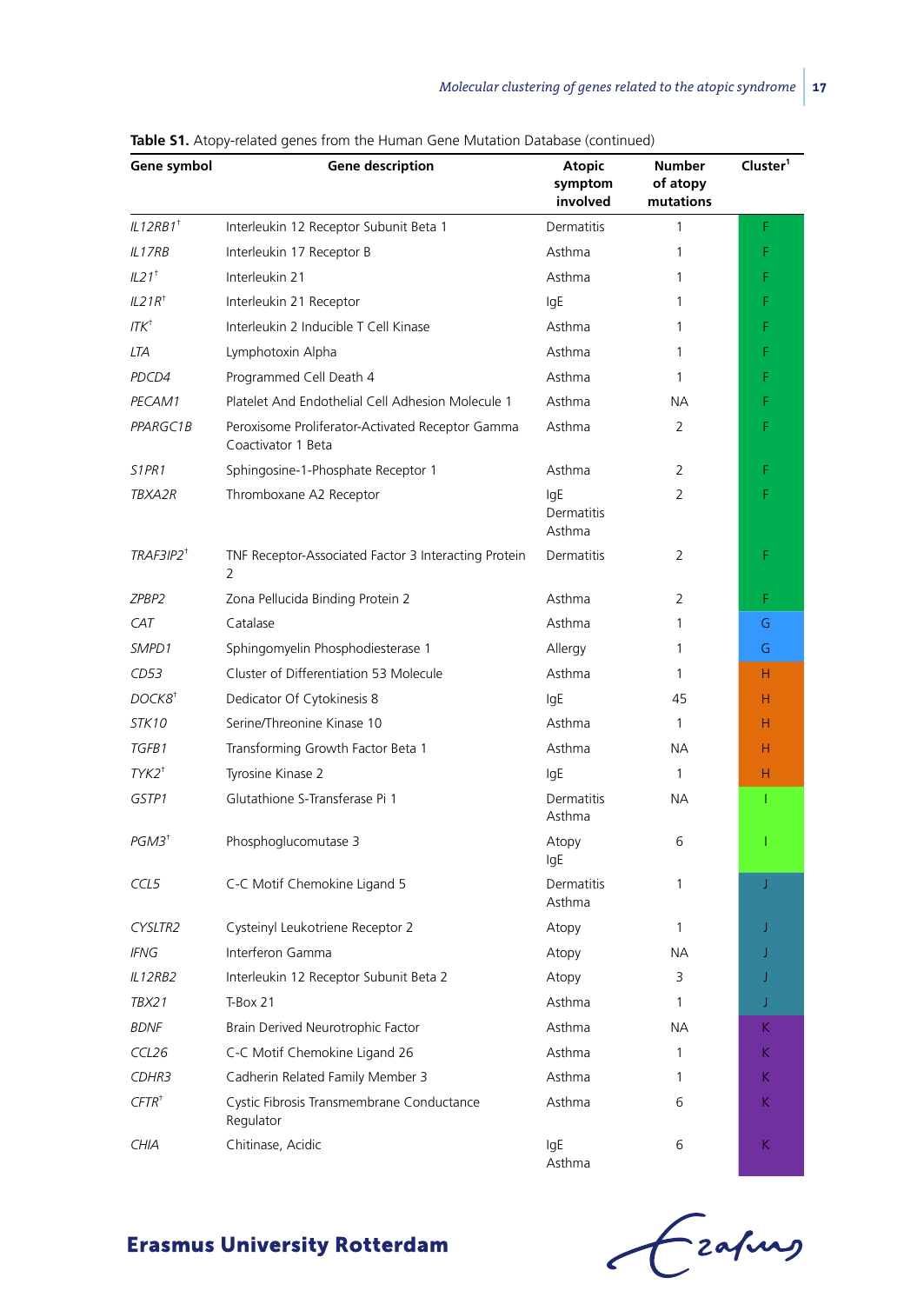| Gene symbol         | <b>Gene description</b>                                                 | <b>Atopic</b><br>symptom<br>involved | Number<br>of atopy<br>mutations | Cluster <sup>1</sup> |  |
|---------------------|-------------------------------------------------------------------------|--------------------------------------|---------------------------------|----------------------|--|
| CHIT <sub>1</sub>   | Chitinase 1                                                             | Asthma                               | NA.                             | K.                   |  |
| <b>DBH</b>          | Dopamine Beta-Hydroxylase                                               | Asthma                               | NA.                             | K.                   |  |
| FLG2                | Filaggrin Family Member 2                                               | <b>Dermatitis</b>                    | $\mathbf{1}$                    | K.                   |  |
| GC                  | GC, Vitamin D Binding Protein                                           | Asthma                               | NA.                             | Κ                    |  |
| <b>GSDMA</b>        | Gasdermin A                                                             | Asthma                               | $\mathbf{1}$                    | Κ                    |  |
| GSTO2               | Glutathione S-Transferase Omega 2                                       | Asthma                               | NA.                             | Κ                    |  |
| IL9                 | Interleukin 9                                                           | Dermatitis                           | 1                               | Κ                    |  |
| IL31                | Interleukin 31                                                          | Dermatitis                           | 1                               | K                    |  |
| KLK7                | Kallikrein Related Peptidase 7                                          | <b>Dermatitis</b>                    | 1                               | Κ                    |  |
| NOS1                | Nitric Oxide Synthase 1                                                 | Asthma                               | 1                               | K.                   |  |
| NOS2                | Nitric Oxide Synthase 2                                                 | Atopy                                | NА                              | Κ                    |  |
| <b>PTGDR</b>        | Prostaglandin D2 Receptor                                               | Asthma<br>Allergy                    | 4                               | Κ                    |  |
| PTGDR2              | Prostaglandin D2 Receptor 2                                             | Asthma                               | $\overline{2}$                  | Κ                    |  |
| SCGB1A1             | Secretoglobin Family 1A Member 1                                        | Asthma                               | 1                               | K.                   |  |
| SPINK5 <sup>+</sup> | Serine Peptidase Inhibitor, Kazal Type 5                                | Atopy<br>Asthma                      | 3                               | К                    |  |
| TCHHL1              | Trichohyalin Like 1                                                     | Dermatitis                           | 1                               | K                    |  |
| TMEM79              | Transmembrane Protein 79                                                | Dermatitis                           | 1                               | Κ                    |  |
| TRPV1               | Transient Receptor Potential Cation Channel<br>Subfamily V Member 1     | Asthma                               | 1                               | К                    |  |
| ADAM33              | ADAM Metallopeptidase Domain 33                                         | Asthma                               | NA.                             | bin                  |  |
| ATG5                | Autophagy Related 5                                                     | Asthma                               | 2                               | bin                  |  |
| CASPS <sup>†</sup>  | Caspase 8                                                               | Asthma                               | NA.                             | bin                  |  |
| CD38                | Cluster of Differentiation 38 Molecule                                  | Asthma                               | 1                               | bin                  |  |
| <b>CEP68</b>        | Centrosomal Protein 68                                                  | Asthma                               | 1                               | bin                  |  |
| CSF <sub>2</sub>    | Colony Stimulating Factor 2                                             | Dermatitis                           | 1                               | bin                  |  |
| <b>CSTA</b>         | Cystatin A                                                              | Dermatitis                           | 1                               | bin                  |  |
| DEFB1               | Defensin Beta 1                                                         | Dermatitis                           | NA.                             | bin                  |  |
| F2RL1               | F2R Like Trypsin Receptor 1                                             | Atopy                                | 1                               | bin                  |  |
| GRASP               | General Receptor For Phosphoinositides 1 Associated<br>Scaffold Protein | Asthma                               | 1                               | bin                  |  |
| GSTM1               | Glutathione S-Transferase Mu 1                                          | Dermatitis<br>Asthma                 | NA.                             | bin                  |  |
| <b>HAVCR1</b>       | Hepatitis A Virus Cellular Receptor 1                                   | Asthma                               | 3                               | bin                  |  |
| HMGB1               | High Mobility Group Box 1                                               | Dermatitis                           | 3                               | bin                  |  |
| IL4R                | Interleukin 4 Receptor                                                  | Atopy<br>Dermatitis<br>Asthma        | 6                               | bin                  |  |
| IL10 <sup>†</sup>   | Interleukin 10                                                          | Asthma                               | ΝA                              | bin                  |  |

**Table S1.** Atopy-related genes from the Human Gene Mutation Database (continued)

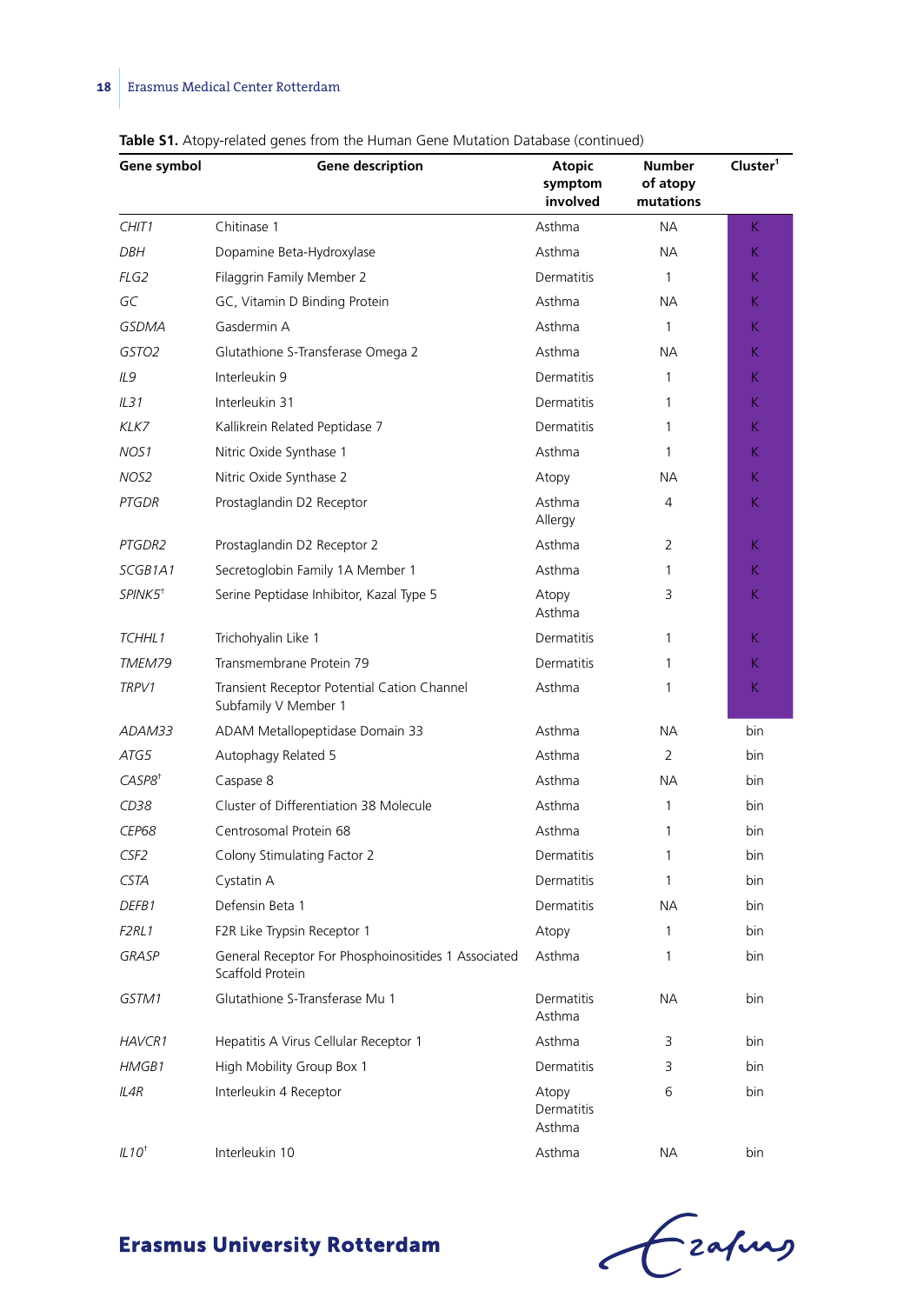| Gene symbol            | Gene description                                                        | Atopic<br>symptom<br>involved        | Number<br>of atopy<br>mutations | Cluster <sup>1</sup> |  |
|------------------------|-------------------------------------------------------------------------|--------------------------------------|---------------------------------|----------------------|--|
| IL12B <sup>†</sup>     | Interleukin 12B                                                         | Dermatitis<br>Asthma                 | $\overline{2}$                  | bin                  |  |
| IL17F <sup>†</sup>     | Interleukin 17F                                                         | Asthma                               | 1                               | bin                  |  |
| KAT6A                  | Lysine Acetyltransferase 6A                                             | Food allergy                         | 1                               | bin                  |  |
| LPL                    | Lipoprotein Lipase                                                      | Dermatitis                           | <b>NA</b>                       | bin                  |  |
| LTC4S                  | Leukotriene C4 Synthase                                                 | Asthma<br>Allergy                    | $\overline{2}$                  | bin                  |  |
| MAP3K1                 | Mitogen-Activated Protein Kinase 1                                      | Asthma                               | 1                               | bin                  |  |
| NAT <sub>2</sub>       | N-Acetyltransferase 2                                                   | Asthma                               | $\overline{2}$                  | bin                  |  |
| <b>NFKBIA</b>          | Nuclear Factor Kappa B Inhibitor Alpha                                  | Asthma                               | 1                               | bin                  |  |
| <b>NR3C1</b>           | Nuclear Receptor Subfamily 3 Group C Member 1                           | Asthma                               | <b>NA</b>                       | bin                  |  |
| ORMDL3                 | Orosomucoid Like 3                                                      | Asthma                               | 3                               | bin                  |  |
| PAG1                   | Phosphoprotein Membrane Anchor With<br>Glycosphingolipid Microdomains 1 | Allergy                              | 1                               | bin                  |  |
| PHF11                  | PHD Finger Protein 11                                                   | Dermatitis<br>Asthma                 | $\overline{2}$                  | bin                  |  |
| PTGS2                  | Prostaglandin-Endoperoxide Synthase 2                                   | Atopy<br>Asthma                      | <b>NA</b>                       | bin                  |  |
| RBFOX1                 | RNA Binding Fox-1 Homolog 1                                             | Food allergy                         | $\overline{2}$                  | bin                  |  |
| SART1                  | U4/U6.U5 Tri-SnRNP-Associated Protein 1                                 | Atopy                                | 1                               | bin                  |  |
| SCGB3A2                | Secretoglobin Family 3A Member 2                                        | Asthma                               | 1                               | bin                  |  |
| STAT3 <sup>+</sup>     | Signal Transducer And Activator Of Transcription 3                      | lgE                                  | 107                             | bin                  |  |
| TLR1                   | Toll Like Receptor 1                                                    | Asthma                               | <b>NA</b>                       | bin                  |  |
| <b>TNF</b>             | Tumor Necrosis Factor                                                   | Asthma                               | <b>NA</b>                       | bin                  |  |
| TNFRSF13B <sup>+</sup> | Tumor Necrosis Factor Receptor Superfamily Member<br>13B                | Asthma                               | <b>NA</b>                       | bin                  |  |
| <b>TSLP</b>            | Thymic Stromal Lymphopoietin                                            | Asthma                               | 1                               | bin                  |  |
| <b>ACE</b>             | Angiotensin I Converting Enzyme                                         | Asthma                               | <b>NA</b>                       | <b>NA</b>            |  |
| CCL3L1                 | C-C Motif Chemokine Ligand 3 Like 1                                     | Asthma                               | <b>NA</b>                       | <b>NA</b>            |  |
| <b>CHI3L1</b>          | Chitinase 3 Like 1                                                      | Asthma                               | 1                               | <b>NA</b>            |  |
| CYP2C19                | Cytochrome P450 Family 2 Subfamily C Member 19                          | Asthma                               | <b>NA</b>                       | NА                   |  |
| CYP2J2                 | Cytochrome P450 Family 2 Subfamily J Member 2                           | Asthma                               | <b>NA</b>                       | <b>NA</b>            |  |
| <b>ERBIN</b>           | Erb-B2 Interacting Protein                                              | lgE                                  | 1                               | <b>NA</b>            |  |
| <b>FCGR2A</b>          | Fc Fragment Of IgE Receptor IIa                                         | Atopy<br>Allergy                     | 1                               | <b>NA</b>            |  |
| <b>FLG</b>             | Filaggrin                                                               | Dermatitis<br>Food allergy<br>Asthma | 62                              | <b>NA</b>            |  |
| <b>FLG10.2</b>         | Fillagrin Alternative Isoform, Repeat 10.2                              | Dermatitis                           | <b>NA</b>                       | ΝA                   |  |
| FLG11                  | Fillagrin Alternative Isoform, Repeat 11                                | Dermatitis<br>Asthma                 | $\mathbf{1}$                    | <b>NA</b>            |  |

**Table S1.** Atopy-related genes from the Human Gene Mutation Database (continued)

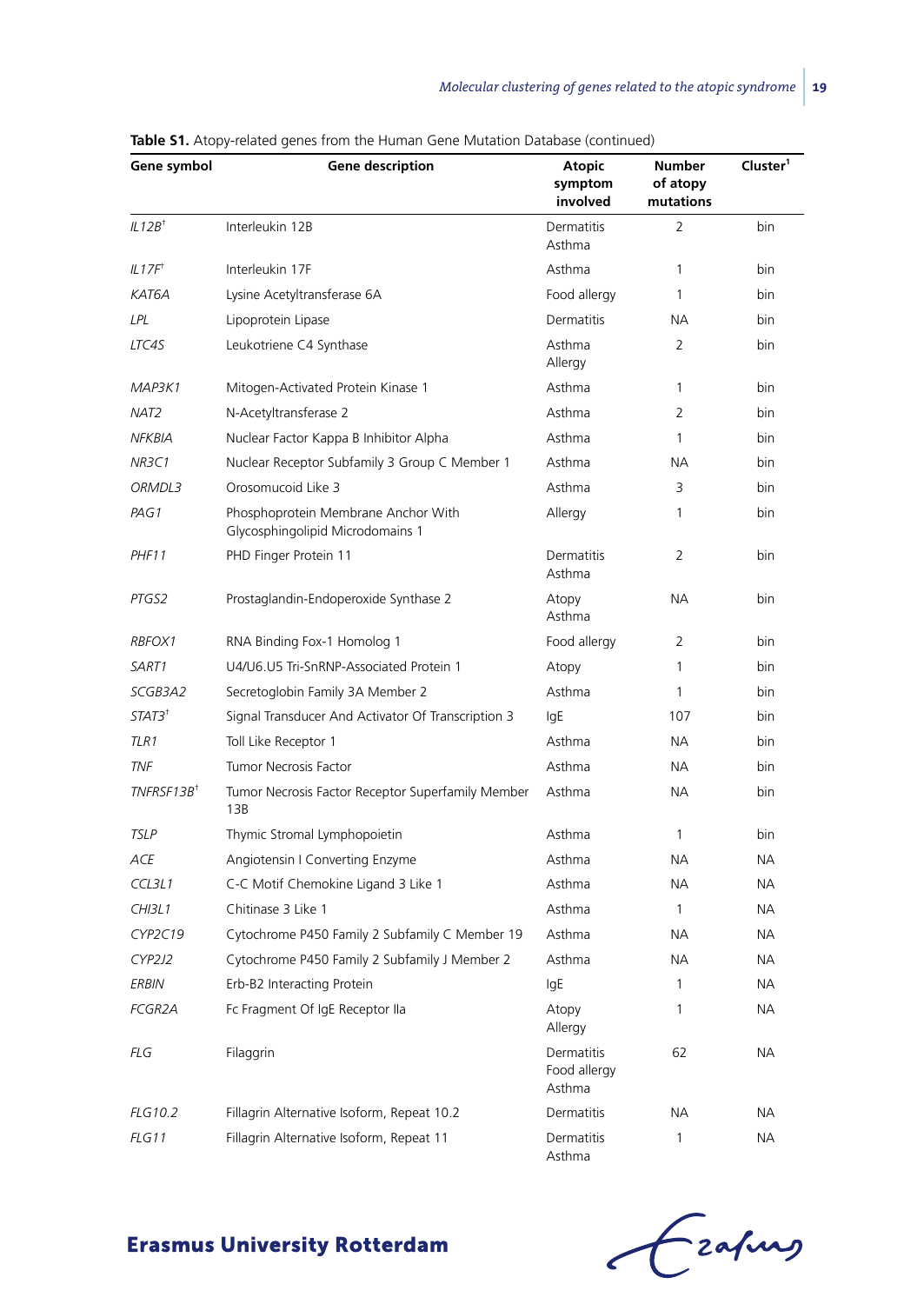| Gene symbol    | Gene description                               | <b>Atopic</b><br>symptom<br>involved | <b>Number</b><br>of atopy<br>mutations | Cluster <sup>1</sup> |  |
|----------------|------------------------------------------------|--------------------------------------|----------------------------------------|----------------------|--|
| <b>GSDMB</b>   | Gasdermin B                                    | Asthma                               | 4                                      | <b>NA</b>            |  |
| LCE3C          | Late Cornified Envelope 3C                     | Dermatitis                           | NA.                                    | <b>NA</b>            |  |
| MUC7           | Mucin 7, Secreted                              | Asthma                               | 1                                      | <b>NA</b>            |  |
| <b>TLR10</b>   | Toll Like Receptor 10                          | Asthma<br><b>Rhinitis</b>            | 1                                      | NA                   |  |
| VSTM1          | V-Set And Transmembrane Domain Containing 1    | Dermatitis                           | 1                                      | <b>NA</b>            |  |
| <b>ACE</b>     | Angiotensin I Converting Enzyme                | Asthma                               | NA.                                    | <b>NA</b>            |  |
| CCL3L1         | C-C Motif Chemokine Ligand 3 Like 1            | Asthma                               | NA.                                    | NA.                  |  |
| CHI3L1         | Chitinase 3 Like 1                             | Asthma                               | 1                                      | <b>NA</b>            |  |
| CYP2C19        | Cytochrome P450 Family 2 Subfamily C Member 19 | Asthma                               | NА                                     | <b>NA</b>            |  |
| CYP2J2         | Cytochrome P450 Family 2 Subfamily J Member 2  | Asthma                               | NA.                                    | <b>NA</b>            |  |
| <b>ERBIN</b>   | Erb-B2 Interacting Protein                     | lgE                                  | 1                                      | <b>NA</b>            |  |
| <b>FCGR2A</b>  | Fc Fragment Of IgE Receptor IIa                | Atopy<br>Allergy                     | 1                                      | NA.                  |  |
| <b>FLG</b>     | Filaggrin                                      | Dermatitis<br>Food allergy<br>Asthma | 62                                     | <b>NA</b>            |  |
| <b>FLG10.2</b> | Fillagrin Alternative Isoform, Repeat 10.2     | Dermatitis                           | NA.                                    | <b>NA</b>            |  |
| FLG11          | Fillagrin Alternative Isoform, Repeat 11       | Dermatitis<br>Asthma                 | 1                                      | NA                   |  |
| <b>GSDMB</b>   | Gasdermin B                                    | Asthma                               | 4                                      | <b>NA</b>            |  |
| LCE3C          | Late Cornified Envelope 3C                     | Dermatitis                           | NА                                     | <b>NA</b>            |  |
| MUC7           | Mucin 7, Secreted                              | Asthma                               | 1                                      | <b>NA</b>            |  |
| <b>TLR10</b>   | Toll Like Receptor 10                          | Asthma<br>Rhinitis                   | 1                                      | <b>NA</b>            |  |
| VSTM1          | V-Set And Transmembrane Domain Containing 1    | Dermatitis                           | 1                                      | <b>NA</b>            |  |

**Table S1.** Atopy-related genes from the Human Gene Mutation Database (continued)

Abbreviations: NA, not available. <sup>1</sup>Genes were not available for clustering because they could not be identified in the mouse immune system of ImmGen. † Overlapping genes between atopy-related gene list and PID-related gene list (n=22).

Grafing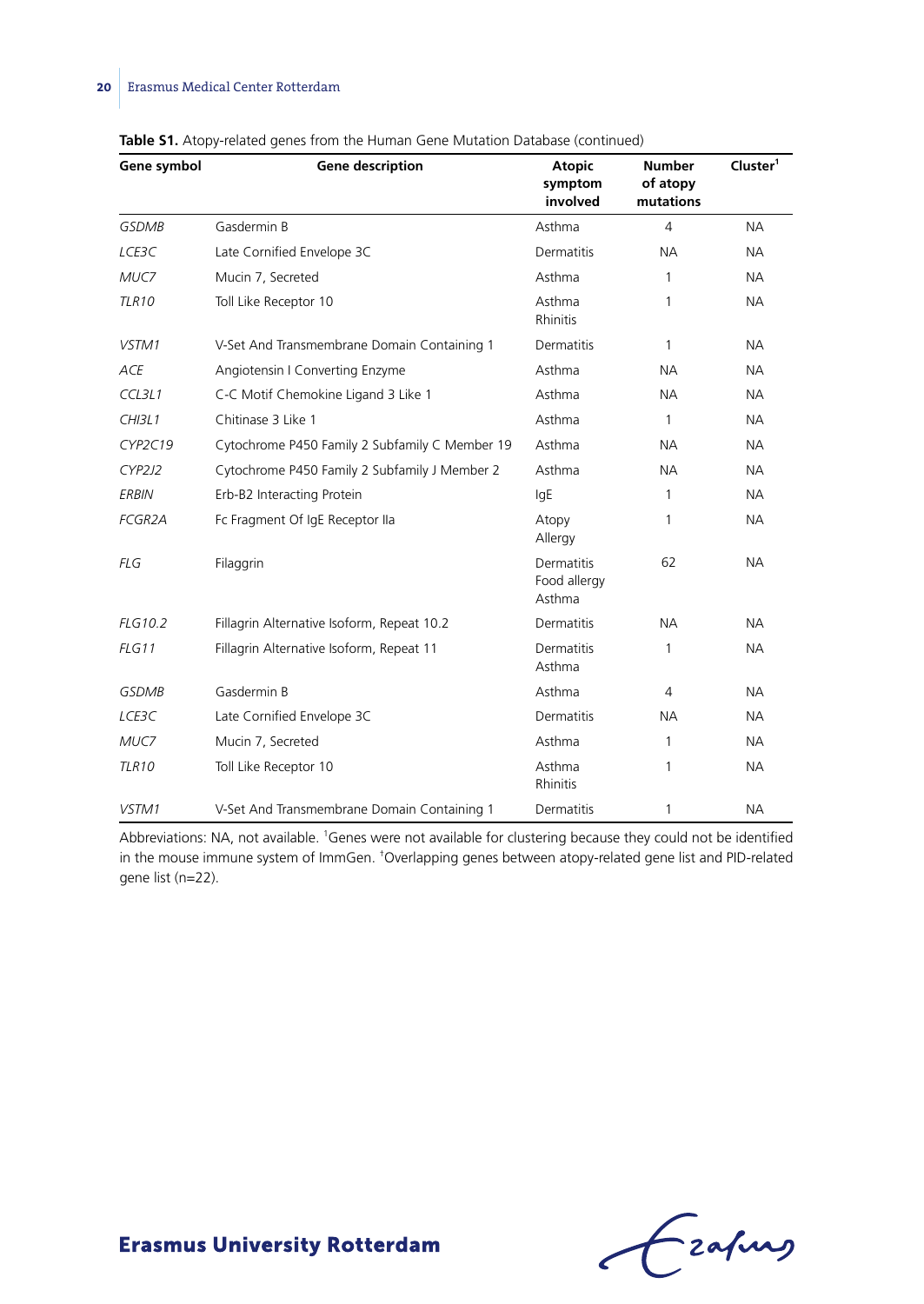| Pathways                       | -loq<br>$(p-value)^T$ | Ratio <sup>2</sup> | <b>Molecules</b>                                                                                                                                                                                |
|--------------------------------|-----------------------|--------------------|-------------------------------------------------------------------------------------------------------------------------------------------------------------------------------------------------|
| T Helper Cell Differentiation  | 2,95E01               | 3,01E-01           | IL21, STAT6, IFNG, IL4R, IL12RB1, IL10, IL21R,<br>IL6R, IL12RB2, STAT3, TBX21, IL13, IL18, IL2,<br>TGFB1, IL12B, NGFR, ICOS, CD86, IL17F, TNF,<br>II4                                           |
| Th1 and Th2 Activation Pathway | 2,84E01               | 1,51E-01           | IL1RL1, IL12RB1, IL31, TBX21, IL2, TGFB1, IL9,<br>IL4, STAT6, IFNG, PTGDR2, IL4R, IL10, HAVCR1,<br>IL6R, TYK2, IL12RB2, STAT3, TLR9, IL13, TSLP,<br>IL18, IL17RB, IL12B, LTA, ICOS, S1PR1, CD86 |
| Th2 Pathway                    | 2.49E01               | 1.6E-01            | STAT6, IFNG, IL4R, PTGDR2, IL12RB1, IL10,<br>HAVCR1, IL1RL1, TYK2, IL12RB2, IL31, TLR9,<br>IL13, TBX21, TSLP, IL17RB, IL2, TGFB1, IL12B,<br>ICOS, IL9, S1PR1, CD86, IL4                         |

**Table S2.** Ingenuity pathway analysis – top three pathways of all atopy genes (n=160)

1 The –log (*p*-value) indicates the probability of the association of atopy-related genes with the pathway by random chance alone. <sup>2</sup>The ratio is calculated by the number of atopy-related genes in a given pathway that have a –log (*p*-value) equal to or greater than 1.3 (default cutoff value), divided by the total number of atopy-related genes that make up that pathway.

Ezapurs